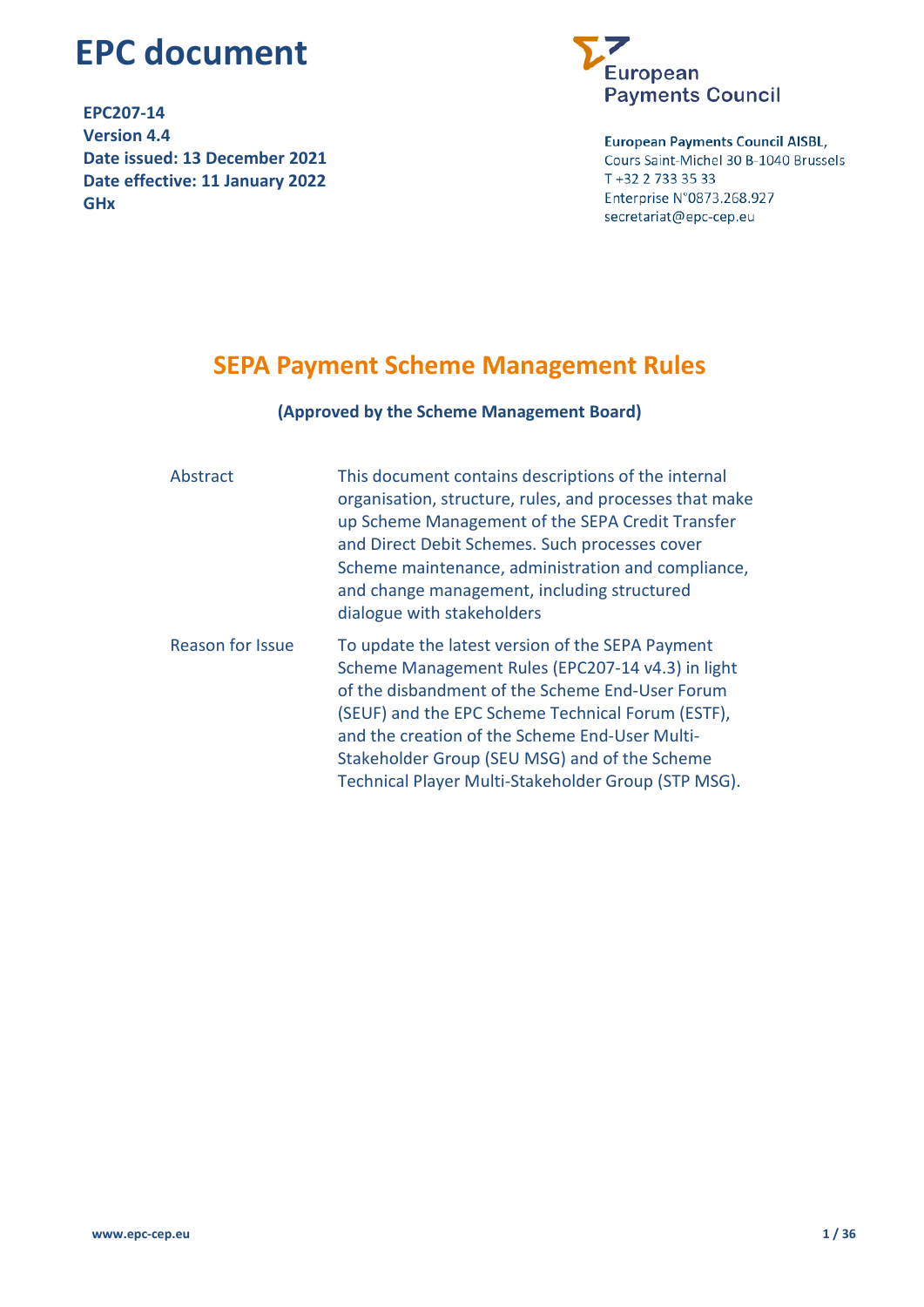

| $\mathbf{0}$ |                  |                                                                                                  |  |
|--------------|------------------|--------------------------------------------------------------------------------------------------|--|
| 1.           |                  |                                                                                                  |  |
|              | 1.1              |                                                                                                  |  |
|              | 1.2              |                                                                                                  |  |
|              | 1.3              |                                                                                                  |  |
|              | 1.4              |                                                                                                  |  |
|              | 2.               |                                                                                                  |  |
|              | 2.1              |                                                                                                  |  |
|              | 2.2              |                                                                                                  |  |
| 3.           |                  |                                                                                                  |  |
|              |                  |                                                                                                  |  |
|              | 3.1.1            |                                                                                                  |  |
|              | 3.1.2            |                                                                                                  |  |
|              | 3.1.3            |                                                                                                  |  |
|              | 3.1.4            |                                                                                                  |  |
|              | 3.1.5            |                                                                                                  |  |
|              | 3.1.6            |                                                                                                  |  |
|              | 3.1.7            |                                                                                                  |  |
|              | 3.1.8            |                                                                                                  |  |
|              | 3.1.9            |                                                                                                  |  |
|              | 3.1.10           |                                                                                                  |  |
|              | 3.1.11           |                                                                                                  |  |
|              | 3.1.12           |                                                                                                  |  |
|              | 3.1.13           |                                                                                                  |  |
|              | 3.1.14           |                                                                                                  |  |
|              | 3.1.15<br>3.1.16 |                                                                                                  |  |
|              |                  |                                                                                                  |  |
|              | 3.2              |                                                                                                  |  |
|              | 3.2.1            |                                                                                                  |  |
|              | 3.2.2            |                                                                                                  |  |
| 4.           |                  |                                                                                                  |  |
|              |                  |                                                                                                  |  |
|              | 4.1              |                                                                                                  |  |
|              | 4.1.1            |                                                                                                  |  |
|              | 4.1.2            |                                                                                                  |  |
|              | 4.1.3            |                                                                                                  |  |
|              | 4.1.4            |                                                                                                  |  |
|              | 4.1.5            |                                                                                                  |  |
|              | 4.1.6            |                                                                                                  |  |
|              | 4.1.7<br>4.2     |                                                                                                  |  |
|              | 4.2.1            |                                                                                                  |  |
|              | 4.2.2            |                                                                                                  |  |
|              | 4.2.3            |                                                                                                  |  |
|              | 4.2.4            |                                                                                                  |  |
|              | 4.2.5            | SMB Deliberations on the SEMWG Change Proposal Submission Document and on the Positions from the |  |
|              |                  |                                                                                                  |  |
|              | 4.2.6            |                                                                                                  |  |
|              | 4.2.7            |                                                                                                  |  |
|              | 4.2.8            |                                                                                                  |  |
|              | 4.2.9            |                                                                                                  |  |
|              | 4.3              |                                                                                                  |  |
|              | 4.4              |                                                                                                  |  |
|              |                  |                                                                                                  |  |
| 5.           |                  |                                                                                                  |  |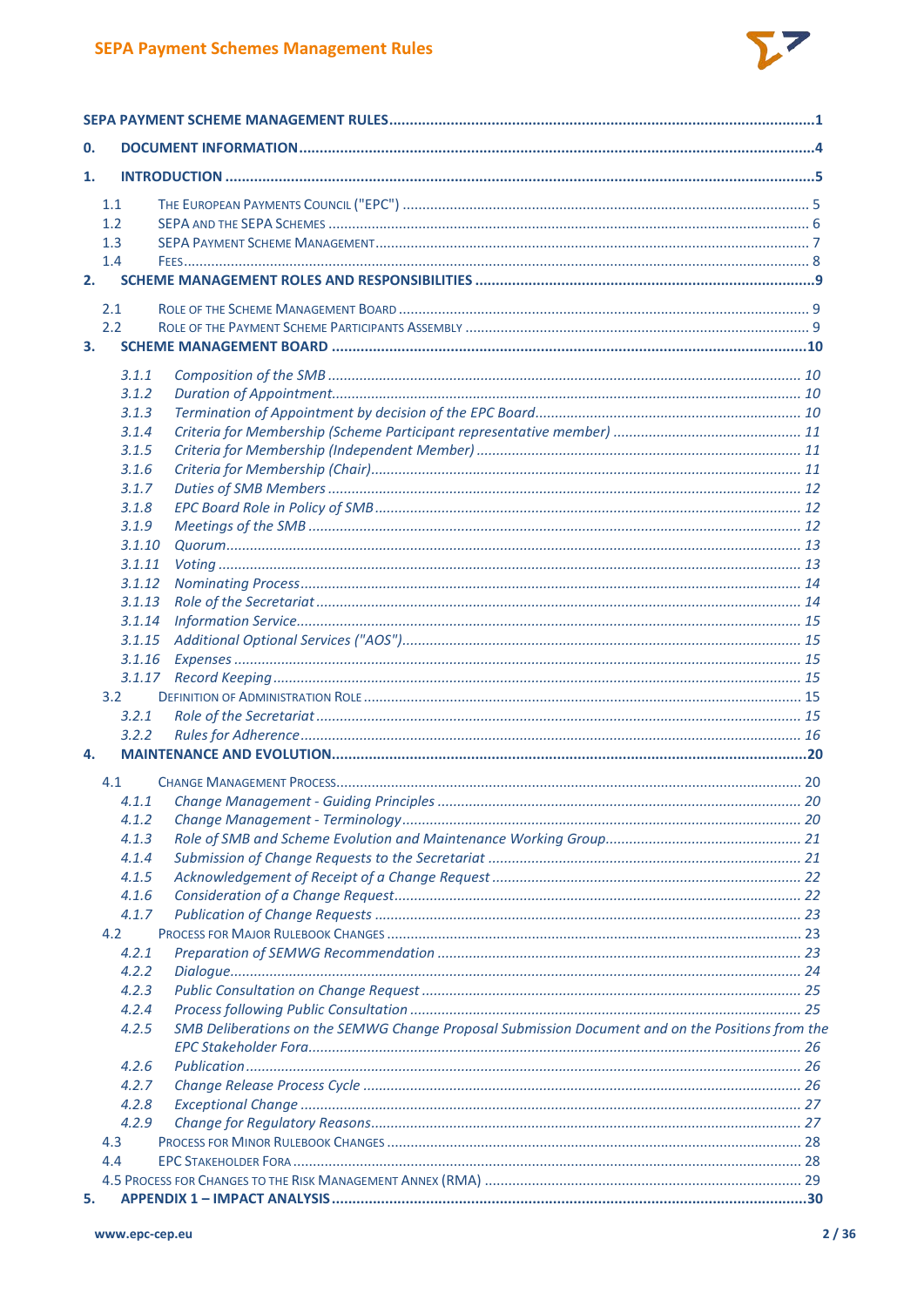

| 61  |  |
|-----|--|
|     |  |
|     |  |
|     |  |
| 7.1 |  |
|     |  |
|     |  |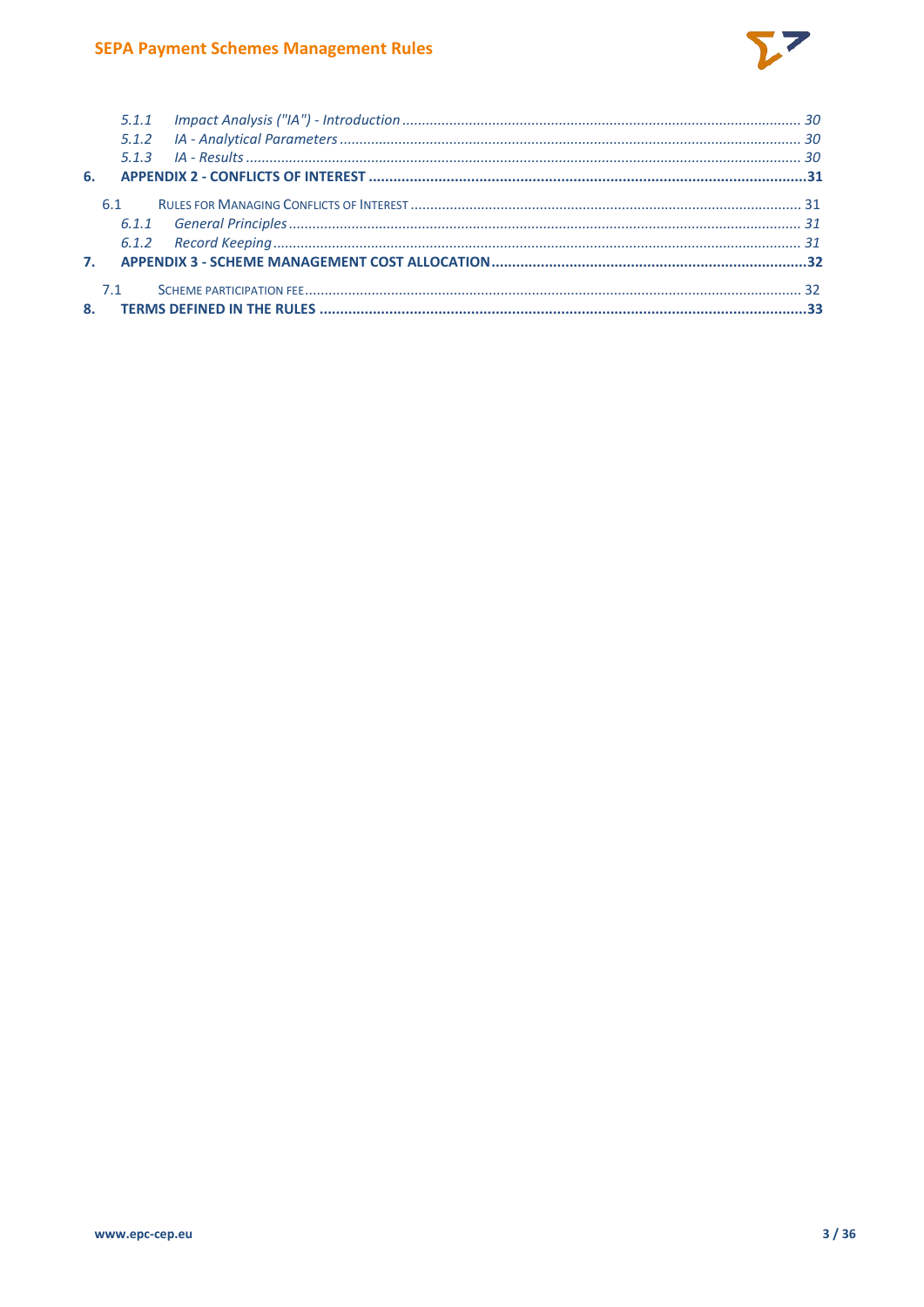

# **0. Document Information**

This document sets out the rules that govern SEPA Payment Scheme Management ("**SEPA Payment Scheme Management Rules**", hereinafter "**the Rules**"). This document covers the following topics:

- 1. Rules for the administration and compliance functions of SEPA Payment Scheme Management.
- 2. Rules for the maintenance, development and evolution function of SEPA Payment Scheme Management.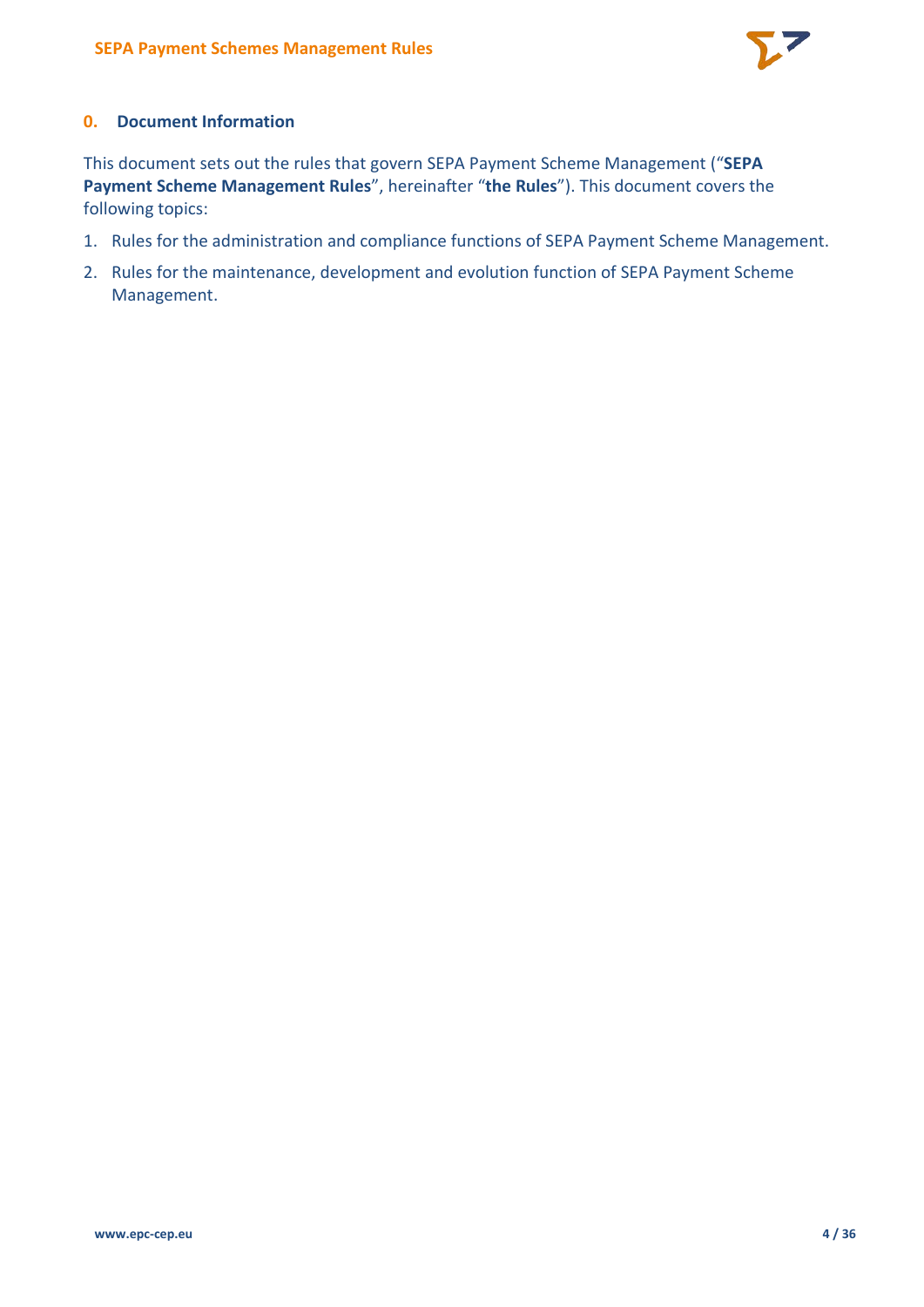

#### **1. Introduction**

#### **1.1 The European Payments Council ("EPC")**

#### *EPC Objectives and Roles*

The purpose of the EPC, as one representative of the European Payment Service Providers' sector, is to support and promote European payments integration and development, notably the Single Euro Payments Area ("**SEPA**").

The mission of the EPC is to contribute to safe, reliable, efficient, economically balanced and sustainable, convenient payments supporting an integrated European economy, its end-users' needs as well as its competitiveness and innovation goals:

- through the development and management of pan-European payment and paymentrelated schemes and the formulation of positions and proposals on European payment issues;
- in constant dialogue with other Stakeholders and regulators at European level; and
- taking a strategic and holistic perspective.

The EPC offers one focal point and voice for the Payment Service Providers' sector on all European payment and payment-related issues, driven by a single vision.

The EPC shall, among other things, be responsible for the performance of functions relating to Scheme Management, as set out in the relevant governance documents, including amongst others these Payment Scheme Management Rules. The EPC is the owner and manager of various payment and payment-related Schemes.

The EPC is not a market infrastructure. The international non-profit association (in French: "association internationale sans but lucratif" / in Dutch: "internationale vereniging zonder winstoogmerk") named "Conseil Européen des Paiements" in French, abbreviated "CEP" and "European Payments Council" in English, abbreviated "EPC" (hereafter: "EPC") is governed by the provisions of Book 10 of the Belgian Companies and Associations Code.

#### *Organisation of the EPC*

This section sets out an overview of the organisational structure of the EPC, as described in detail in the EPC By-Laws.

The EPC Board has the powers necessary to accomplish the purpose of the EPC, except for the powers that are specifically granted to other bodies of the EPC by law or the By-Laws.

The EPC Board is supported by the following bodies in the exercise of its functions:

- the EPC Secretariat (the "**Secretariat**") performs administrative and secretarial functions in relation to the management of the SEPA Schemes as well as providing technical and coordination support to the working and support groups and to the Scheme Management Governance Bodies as required. The Secretariat is further responsible for managing an information service on SEPA Schemes.
- The Scheme Management Board ("**SMB**"), as one of the Scheme Management Governance Bodies, is responsible, under the delegated authority granted by the EPC Board, for performing the functions of management and evolution of the SEPA payment Schemes.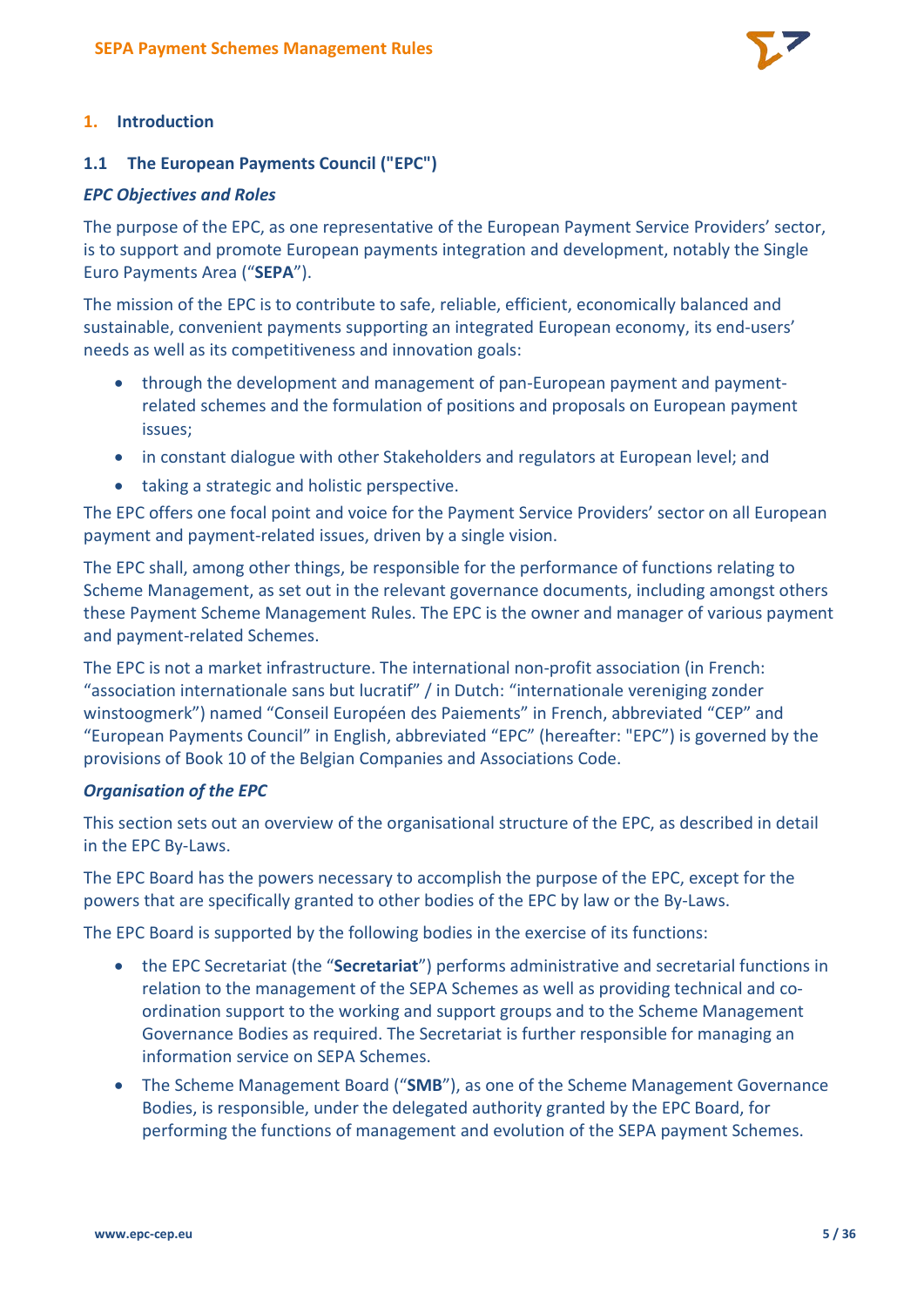

- The Scheme Participants Assembly is composed of all payment Scheme Participants or their representatives, gathering via electronic means. It receives regular information from the Scheme Management Board about its activity. The Scheme Participants Assembly endorses the nomination of candidates for the Scheme Participant related seats on the Scheme Management Board.
- The compliance function of the SEPA Schemes is the responsibility of the Dispute Resolution Committee ("**DRC**").
- The Dispute Resolution Committee mandate (EPC150-19, as amended from time to time), which is made available on the EPC website, sets out the dispute resolution and appeals processes in the context of Scheme Management.
- The Scheme Management Governance Bodies, including the SMB, as well as the DRC are bodies with decision-making power. This power may only be exercised in relation to the specific functions of Scheme Management for which such body is responsible pursuant to the relevant governance documents.
- The Nominating and Governance Committee ("**NGC**") is charged with making recommendations to the EPC General Assembly, the EPC Board and the Scheme Management Governance Bodies on potential candidates for positions in the various EPC bodies in accordance with the EPC By-Laws.

# **1.2 SEPA and the SEPA Schemes**

## *SEPA*

The Single Euro Payments Area (SEPA) is the area where citizens, companies and other economic participants can make and receive payments in euro, within Europe, whether within or across national boundaries under the same basic conditions, rights and obligations, regardless of their location. The aim of SEPA therefore is to create a single market for making payments, where cross border payments can be made on the same terms and conditions as national payments. SEPA is driven by the European Commission and the European Central Bank, amongst others, as a key component of the Internal Market. SEPA will create the conditions for enhanced competition in the provision of payment services. It will also generate, through harmonisation, more efficient payment systems and deliver tangible benefits for the economy and society as a whole. The common currency will be systemically strengthened by a harmonised set of euro payment instruments.

For the purposes of these Rules, SEPA shall be deemed to encompass the countries and territories which are part of the jurisdictional scope of the SEPA Schemes, as listed in the EPC List of SEPA Scheme Countries, as amended from time to time.

## *SEPA Schemes*

An important step in the creation of SEPA is the development and implementation of "**payment Schemes"** for making credit transfer and direct debit payments throughout SEPA (these are the SEPA Credit Transfer Scheme, the SEPA Instant Credit Transfer Scheme, the SEPA Direct Debit Core Scheme and the SEPA Direct Debit Business to Business Scheme, and any other payment Scheme that the EPC may establish from time to time), as well as "**payment-related Schemes"** supporting payment services (jointly hereinafter referred to as the "**Schemes**").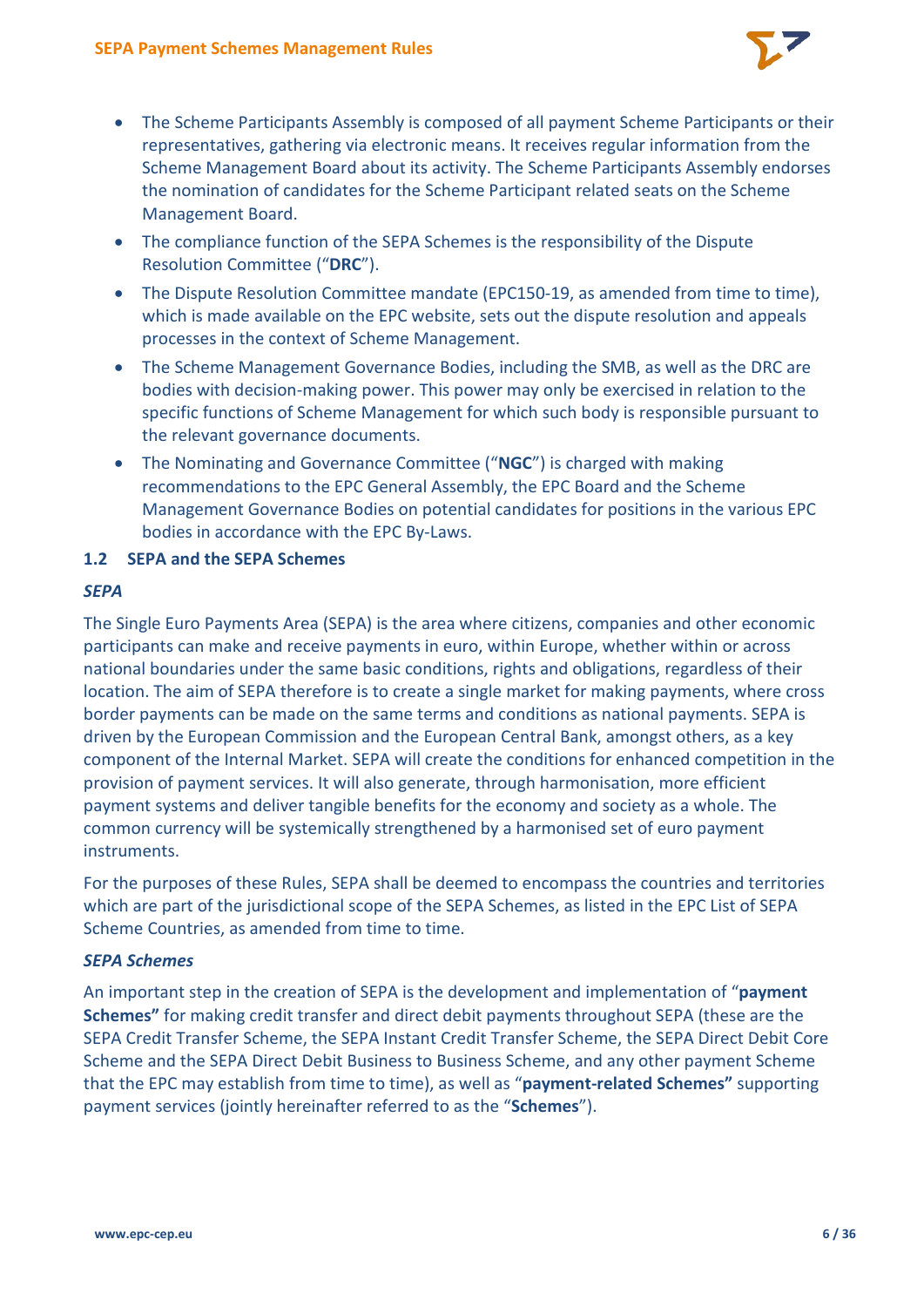

To this effect, the EPC has produced the SEPA Credit Transfer Scheme Rulebook, the SEPA Instant Credit Transfer Scheme Rulebook, the SEPA Direct Debit Core Scheme Rulebook and the SEPA Direct Debit Business to Business Scheme Rulebook (the "**Payment Scheme Rulebooks**"), as well as "**Payment-related Scheme Rulebooks**", jointly hereinafter referred to as the "**Rulebooks**". The Rulebooks set out binding rules and technical standards governing each of the Schemes. The Rulebooks only have legal effect between participants in the Schemes ("**Scheme Participants**") and the EPC.

The SEPA payment Schemes are open to eligible payment service providers (PSPs) regardless of their status as "credit institutions", "payment institutions", "electronic money institutions" or other eligible types of institution.

The EPC is responsible for the implementation and operation of Scheme Management.

These Rules set out the rules in accordance with which the payment Schemes are administered and enforced by the EPC, as well as detailing procedures for the evolution of existing payment Schemes.

# **1.3 SEPA Payment Scheme Management**

#### *Introduction*

SEPA Payment Scheme Management comprises two functions. The first function involves the administration of the Payment Schemes and the process of maintaining and managing the evolution of the Payment Schemes, and the second function involves ensuring compliance with their rules, as set out in the Rulebooks.

#### *Administration, Maintenance and Evolution*

The administration, maintenance and evolution function of SEPA Payment Scheme Management establishes rules and procedures for administering the adherence process for each of the Payment Schemes, as well as formal change management procedures for these Schemes. The change management procedures aim to ensure that the Payment Schemes are kept relevant for their users and up-to-date, with structured processes for initiating and implementing changes to the Schemes, the Rulebooks and related documentation. An important component of change management is the inclusion of innovative ideas for enhancing the quality of existing Schemes.

The establishment of change proposals is to be carried out through clear, transparent and structured channels, which take into account the views of Scheme Participants, suppliers and endusers as well as other interested groups. That is to say, the maintenance and evolution function provides a structured and transparent means through which Scheme Participants, users and suppliers can participate in a dialogue with the EPC, so that proposals for change are openly considered by all relevant parties.

The administration function of the payment Schemes shall be carried out by the Secretariat, under the authority of the SMB.

The maintenance and evolution function of the payment Schemes shall be performed by the SMB, supported by the Scheme Evolution and Maintenance Working Group ("**SEMWG**"), in accordance with the procedures set out in these Rules.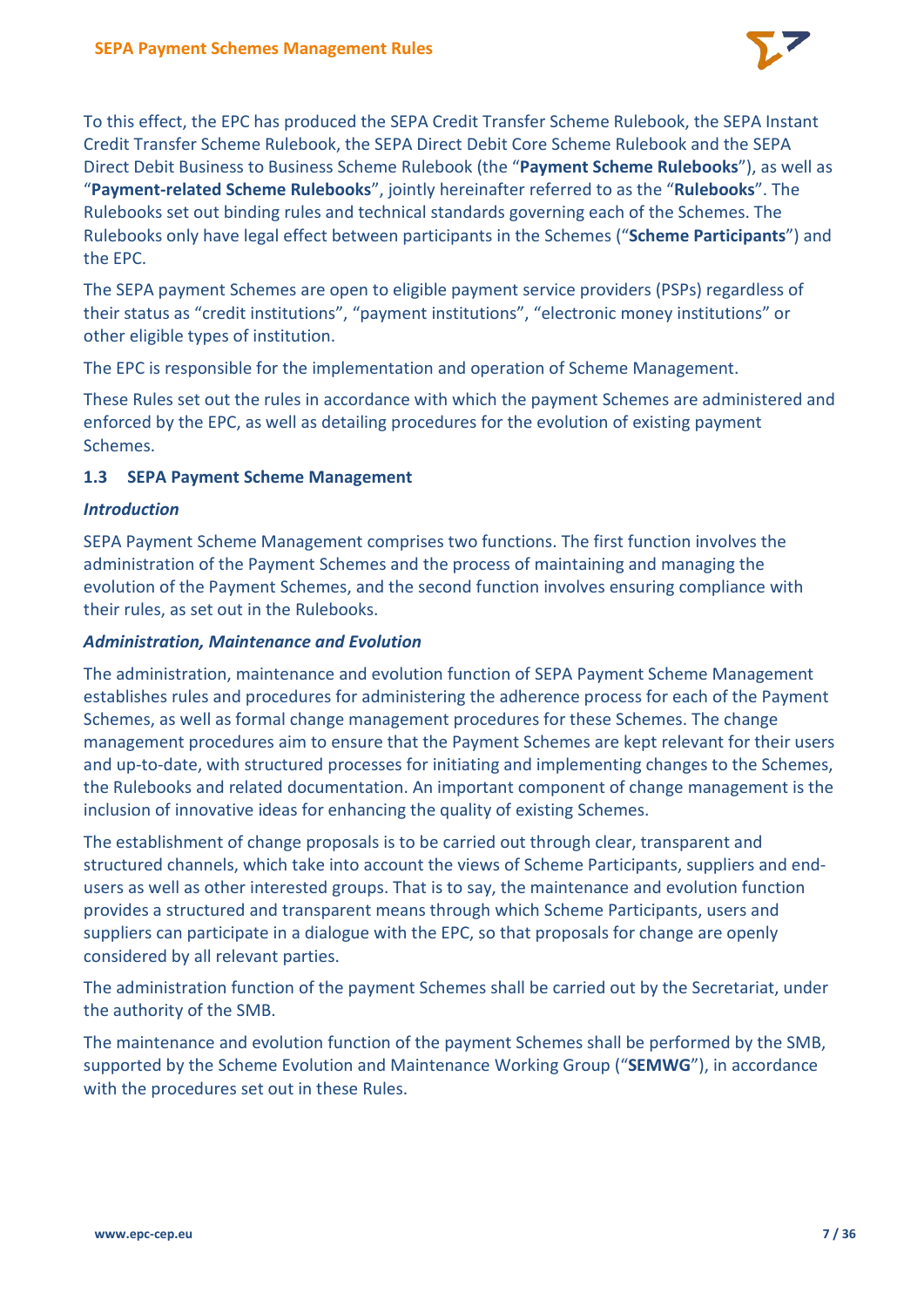

# *Compliance*

The compliance function of SEPA Scheme Management establishes rules and procedures for addressing complaints related to the admission process of applicant Scheme Participants, cases of claimed non-compliance by Scheme Participants with the rules of the Schemes and for addressing situations where Scheme Participants are unable to resolve their grievances through local or national dispute resolution methods, always in a fair and transparent manner, in accordance with the Rulebooks and general principles of applicable law.

Pursuant to the EPC By-Laws, the compliance function of the SEPA Schemes is the responsibility of the DRC, under the delegated authority granted by the Board. The DRC Mandate sets out the detailed mandate of the DRC, including the dispute resolution and appeals processes in the context of Scheme Management by the EPC.

## **1.4 Fees**

The EPC reserves the right to recover costs. The policy of the EPC with regard to fees related to the management of the Schemes will be decided from time to time by the EPC Board, upon recommendation of the SMB, as set out in more detail in Appendix 3 to the present Rules.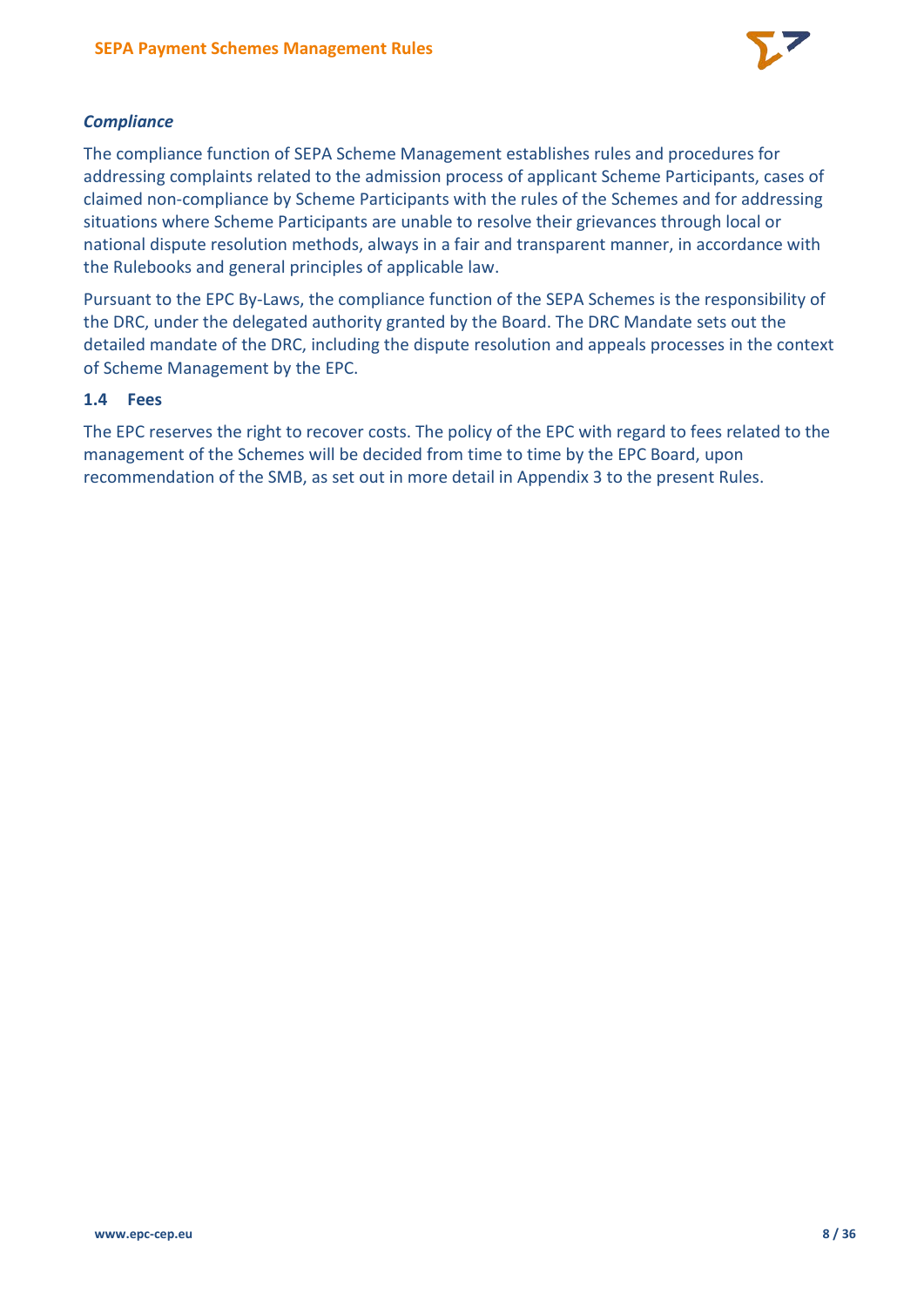

#### **2. Scheme Management Roles and responsibilities**

#### **2.1 Role of the Scheme Management Board**

The SMB shall be responsible for performing the following functions of SEPA Scheme Management related to the payment Schemes:

- Supervision of the adherence function of the payment Schemes (as performed by the Secretariat)
- Management of the maintenance and the evolution of the payment Schemes (supported by the SEMWG, the Payment Scheme Fraud Prevention Working Group and other relevant EPC bodies)
- Interaction with the Scheme end-users and relevant stakeholders (Scheme End-User Forum)
- Interaction with Clearing and Settlement Mechanisms and other technical providers (Scheme Technical Forum)

(together, the payment Schemes' "Scheme Management Administration, Maintenance and Evolution Functions")

## **2.2 Role of the Payment Scheme Participants Assembly**

The Payment Scheme Participants Assembly is composed of all EPC payment Scheme Participants (who can be represented) gathering via electronic means. The body is responsible for endorsing nominations of Scheme Participant representatives on the SMB approved by the EPC Board, and receives regular information from the SMB.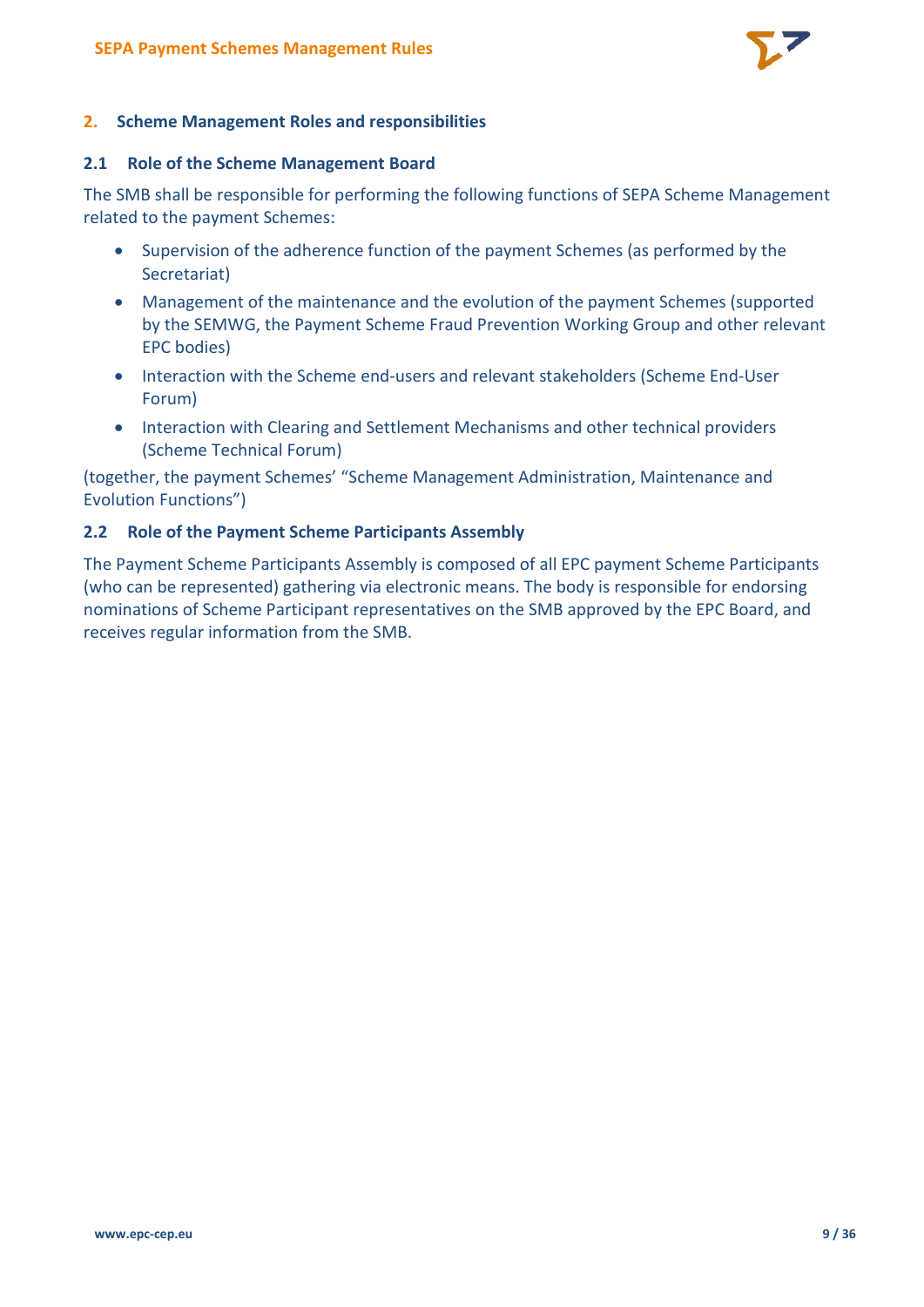

# **3. Scheme Management Board**

## *3.1.1 Composition of the SMB*

The SMB shall be composed of maximum 25 members, one of which shall be the Chair of the SMB. The SMB shall be required to have 3 Independent Members.

Up to 20 SMB members shall be representatives of Scheme Participants (nominated by an individual National Community of Scheme Participants or a "coalition" of National Communities of Scheme Participants), subject to reaching individually or on a consolidated basis 5% of the following composition criterion: the total volume of credit transfers and direct debits of all national communities included with the geographical scope of the Schemes (sources: ECB "Blue Book" for EU countries and national central banks for non-EU countries). At least 1 common seat shall be reserved for Payment Institutions and Electronic Money Institutions (even if they fail to reach the 5% threshold). A cap of 3 seats per National Community from the euro area and 1 seat per National Community from outside the euro area shall apply. National Communities of Scheme Participants or "coalitions" thereof may nominate one (and only one) alternate to the SMB member representing their National Community or Communities. An alternate to the SMB member representing a "coalition" of National Communities shall come from a different National Community of that coalition than the SMB member representing the coalition. Alternates shall be nominated in accordance with the principles set out in section 3.1.12 of these Rules. An alternate may only attend an SMB meeting when the relevant SMB member is unable to attend such meeting.

The SMB Chair shall be an Independent Member. The SMB Chair shall be appointed by the EPC Board in accordance with the Nominating Process set out in section 3.1.6 of these Rules.

#### *3.1.2 Duration of Appointment*

Each member shall hold office for a term of 2 years, with the possibility of re-election.

Each member who does not act as the Chair, may resign from the SMB by giving notice in writing to the SMB Chair and the EPC Chair, with copy to the EPC Director General via similar means, not less than 30 Calendar Days' prior to leaving the SMB.

The SMB Chair may only resign from the SMB by giving notice in writing to the EPC Chair, with copy to the EPC Director General, not less than 60 Calendar Days' prior to leaving the SMB.

#### *3.1.3 Termination of Appointment by decision of the EPC Board*

The EPC Board may decide to remove from office either an individual SMB member, a group of such members or the SMB as a whole.

This power may only be exercised if the EPC Board, after due and proper consideration, reasonably believes that either an individual SMB member, a group of such members or the SMB as a whole is performing the functions of the SMB in a manner evidencing serious misconduct, a dereliction of duty, bad faith, or gross negligence. The EPC Board may further exercise this power where, after due and proper consideration, the EPC Board reasonably believes that a member of the SMB does not have the capacity to perform the function of an SMB member.

Any SMB member removed from the SMB by decision of the EPC Board shall cease to be a member of the SMB with either immediate effect or on such a date as the EPC Board may specify taking into account the outstanding obligations of the SMB member to the SMB and to Scheme Management.

A member of the SMB removed in this manner shall be notified in writing of his or her removal from the office of SMB member.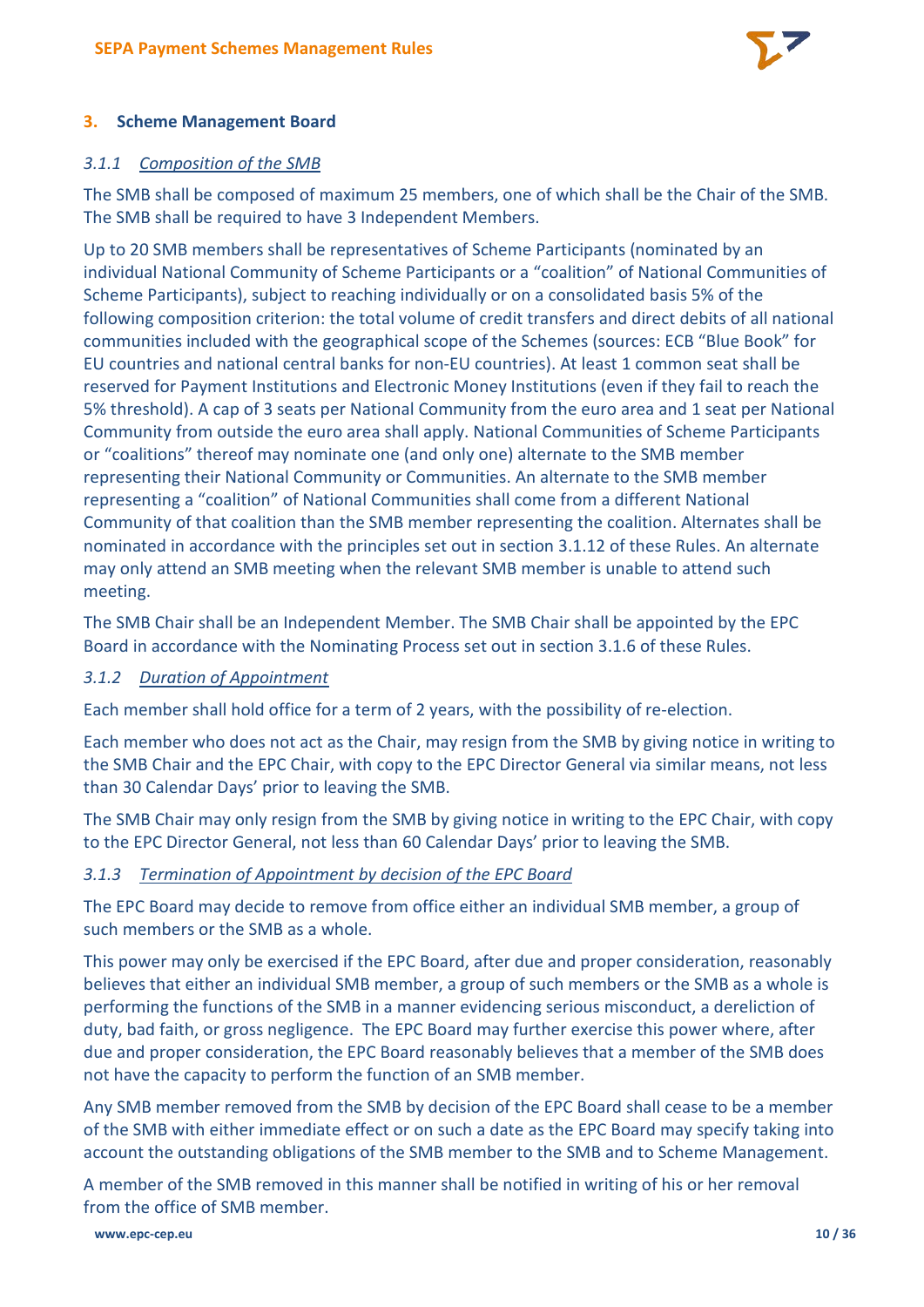

If the mandate of a SMB member ceases before its term, for whatever reason, the EPC Board may appoint a new member for the remainder of the term, provided that the candidate member fulfils the criteria for the composition of the SMB of the replaced member.

# *3.1.4 Criteria for Membership (Scheme Participant representative member)*

A member of the SMB shall be chosen on the basis of his or her suitability and expertise for the position ahead of any other consideration. A prospective member of the SMB must therefore be of good repute, possess appropriate academic and vocational qualifications together with relevant work experience and a proven track record at a senior level in the payments services sector. In addition, members must be fluent in English, with – in particular – the capability to understand complex documents and the ability to express views during meetings.

Subject to the foregoing, the SMB shall aim to represent as far as reasonably practicable the composition of Scheme Participants, ensuring at all times that this composition fairly represents a balance of the country, size, and industry sectors of Scheme Participants and includes an appropriate representation of members from SEPA countries where the euro is the official currency.

A member of the SMB may not also act as a member of the EPC Board. If an EPC Board member wishes to be considered for the position of SMB member, he or she is obliged to cease acting as an EPC Board member before assuming the role of an SMB member.

The provisions of this section 3.1.4 shall equally apply to alternates to Scheme Participant representative members.

# *3.1.5 Criteria for Membership (Independent Member)*

An Independent Member is a member who can display the highest standard of professional integrity and objectivity in relation to Scheme Management. An Independent Member should be a professional of good repute, with appropriate skills, who has a reasonable knowledge of the payments services sector but who is not employed or is not otherwise affiliated with a Scheme Participant or its PSP communities, service providers or a payment services user group or user association. It is to be understood that an Independent Member cannot be allowed to work as a consultant/ contractor for a Scheme Participant or its PSP communities, service providers or a payment services user group or user association, during the course of his or her Independent Membership. A prospective Independent Member must possess appropriate academic and vocational qualifications for the position together with relevant work experience and a proven track record in a profession. In addition, members must be fluent in English, with – in particular – the capability to understand complex documents and the ability to express views during meetings. It is envisaged that an Independent Member shall provide expertise to the SMB as well as adding breadth to the knowledge base of the SMB membership.

After NGC consultation, the EPC Board shall have complete discretion in appointing an Independent Member in accordance with this section 3.1.5.

## *3.1.6 Criteria for Membership (Chair)*

The SMB Chair shall be an Independent Member chosen on the basis of his or her suitability and expertise for the position ahead of any other consideration. A prospective SMB Chair must therefore be of good repute, possess appropriate academic and vocational qualifications together with relevant work experience and expertise. In addition, the SMB Chair shall be fluent in English, with – in particular – the capability to understand complex documents and the ability to preside meetings in English.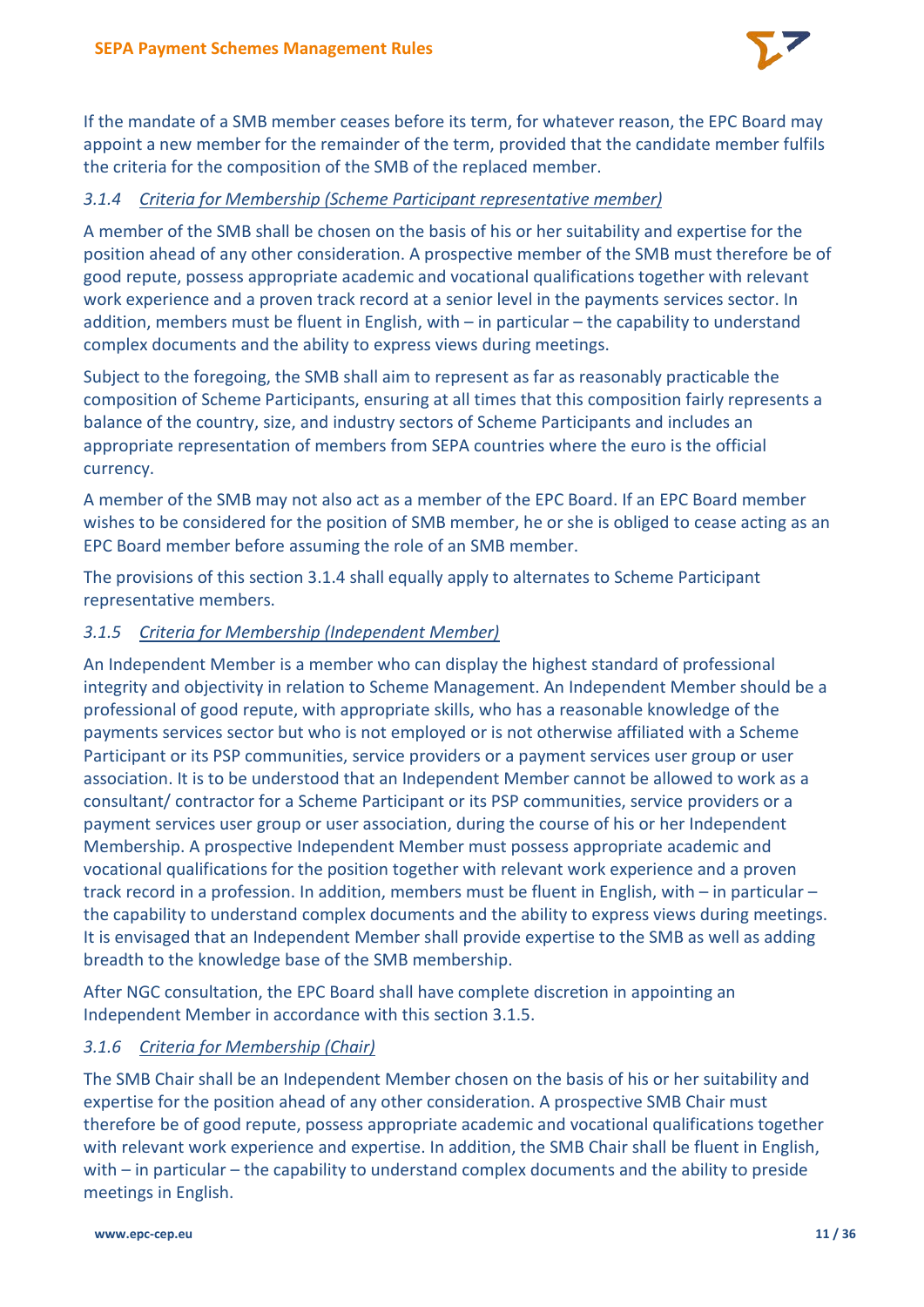

The SMB Chair shall be required to demonstrate a proven track record of leadership in his or her professional field together with relevant management experience.

After NGC consultation, the EPC Board shall have complete discretion in choosing a Chair in accordance with these criteria.

#### *3.1.7 Duties of SMB Members*

All SMB Members shall be required to act in accordance with the following general principles:

- each SMB member shall act in accordance with the provisions of these Rules at all times for the duration of his or her term in office;
- each SMB member shall owe a duty to act in the best interests of the Schemes with a view to ensuring that the Schemes are administered efficiently, fairly and professionally;
- each SMB member shall observe the highest standards of integrity, fairness and professionalism at all times;
- as and when arising, each SMB member is obliged to disclose and manage any conflict of interest, as set out in further detail in Appendix 2;
- each SMB member agrees to act impartially in fulfilling the obligations of the SMB, notwithstanding his or her membership of a particular PSP community, industry sector or position of employment. As part of this duty, an SMB member must be mindful of and refuse any inducements, rewards, or other gifts offered to him or her in the performance of his or her duties, ensuring at all times that he or she acts and is seen to act in accordance with the highest standards of independence and impartiality. SMB members meeting the SMB composition criterion of 5% on a consolidated basis shall ensure that the relevant communities are kept up to date on any non-confidential SMB work items;
- each SMB member shall endeavour as far as reasonably practicable to carry out his or her duties in the SMB with reasonable skill, care and diligence; and
- each SMB member shall abide by the EPC Code of Conduct (EPC212-14).

The provisions of this section 3.1.7 shall equally apply to alternates to Scheme Participant representative members.

## *3.1.8 EPC Board Role in Policy of SMB*

The EPC Board may discuss matters of SMB policy to ensure that the SMB is acting within its scope and performing its role in a proper manner. The EPC Board may request the SMB to revisit a decision which, in the view of the EPC Board, exceeds the SMB mandate as provided for in the EPC By-Laws and the present Rules or might jeopardise the reputation, the integrity, the proper functioning or the continuity of any of the Schemes. The EPC Board, in its sole discretion, may annul or amend the disputed decision, in the event that the SMB fails to properly justify or modify its decision.

The EPC Board shall be able to raise issues arising from the work of the SMB in order to discuss policy issues arising in respect of the Rulebooks.

The SMB shall report to the EPC Board and in particular raise issues relating to the substance or of the operation of the Schemes.

#### *3.1.9 Meetings of the SMB*

The SMB shall meet on a regular basis and not less than 2 times every year. The SMB may convene more regularly if it is appropriate to do so in the exercise of its duties.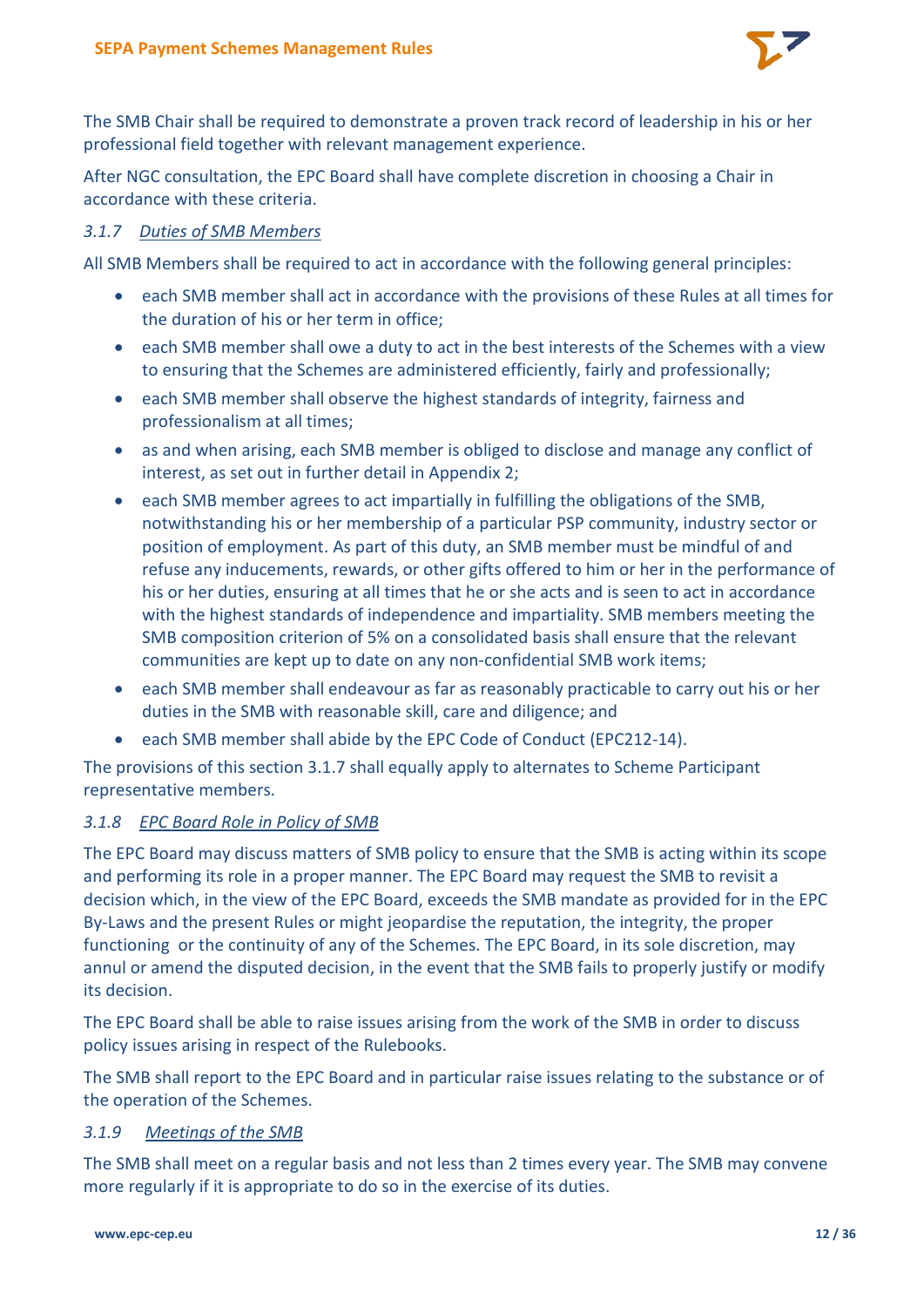

Meetings of the SMB will be held physically or by telephone, video or web conference if deemed necessary by the SMB Chair.

The SMB members shall receive from the Secretariat written notice of the date, time and place of a meeting no less than two (2) weeks before the date of the meeting. The agenda of a meeting and the material documents necessary for the discussion will be sent no less than two (2) weeks before the date of the meeting.

Members of the SMB are required to make every reasonable effort to attend a meeting convened in accordance with this section. Where a member is unable to attend, he or she must give reasonable notice to this effect to the Chair.

An SMB member who is unable to attend an SMB meeting may appoint a proxy from amongst the remaining SMB members to vote at the meeting on his or her behalf.

An SMB member wishing to appoint a proxy must give reasonable notice to the Chair in writing. A notice to appoint a proxy may be given either electronically or in paper format.

An SMB member may not hold a proxy for more than 2 other SMB members at any SMB meeting.

The Chair must make every reasonable effort to attend a meeting convened in accordance with this section. Where the Chair is unable to attend in a particular instance, he or she may appoint another independent SMB member in writing to carry out the functions of the Chair. In such cases, the Chair must notify other members of the SMB in writing of this temporary appointment.

Minutes of each meeting must be prepared and filed upon approval by the SMB members.

#### *3.1.10 Quorum*

The quorum for the meetings of the SMB is at least 2/3rds of the total membership of the SMB present either in person or by proxy. Where the quorum is not reached, a further meeting may be called within 30 Calendar Days of the date of the first meeting and this second meeting may properly convene and carry out SMB business, if more than 50% of SMB members are present either in person or by proxy and as long as the Chair is present.

## *3.1.11 Voting*

Each member of the SMB shall be entitled to one vote.

In respect of all matters discussed by the SMB, resolutions may be passed with the approval of 2/3 of those present and voting on the resolution at a validly convened meeting of the SMB.

On a vote, a member of the SMB must disclose and manage any conflict of interest that exists or that might reasonably be expected to arise in accordance with Appendix 2.

## *3.1.11.1 Voting by written procedure*

In exceptional cases and when the urgency of the matter so requires, the SMB may take decisions by a written procedure. To that effect, the Chair, with the assistance of the Secretariat, shall send via regular mail or via any other means of written communication (including e-mail) which he/she deems fit, the proposed decision(s) to all SMB members. The communication shall be accompanied by an explanation prepared by the Chair setting forth the reasons which have led to the use of the written procedure, the deadline for the vote as well as the context of the proposed decision(s).

The proposed decision(s) shall be deemed adopted, if within fourteen (14) calendar days after being sent, the number of, and votes attached to, the duly completed communications returned to the Secretariat by the SMB members is sufficient to meet the quorums and voting requirements set forth in the present Rules.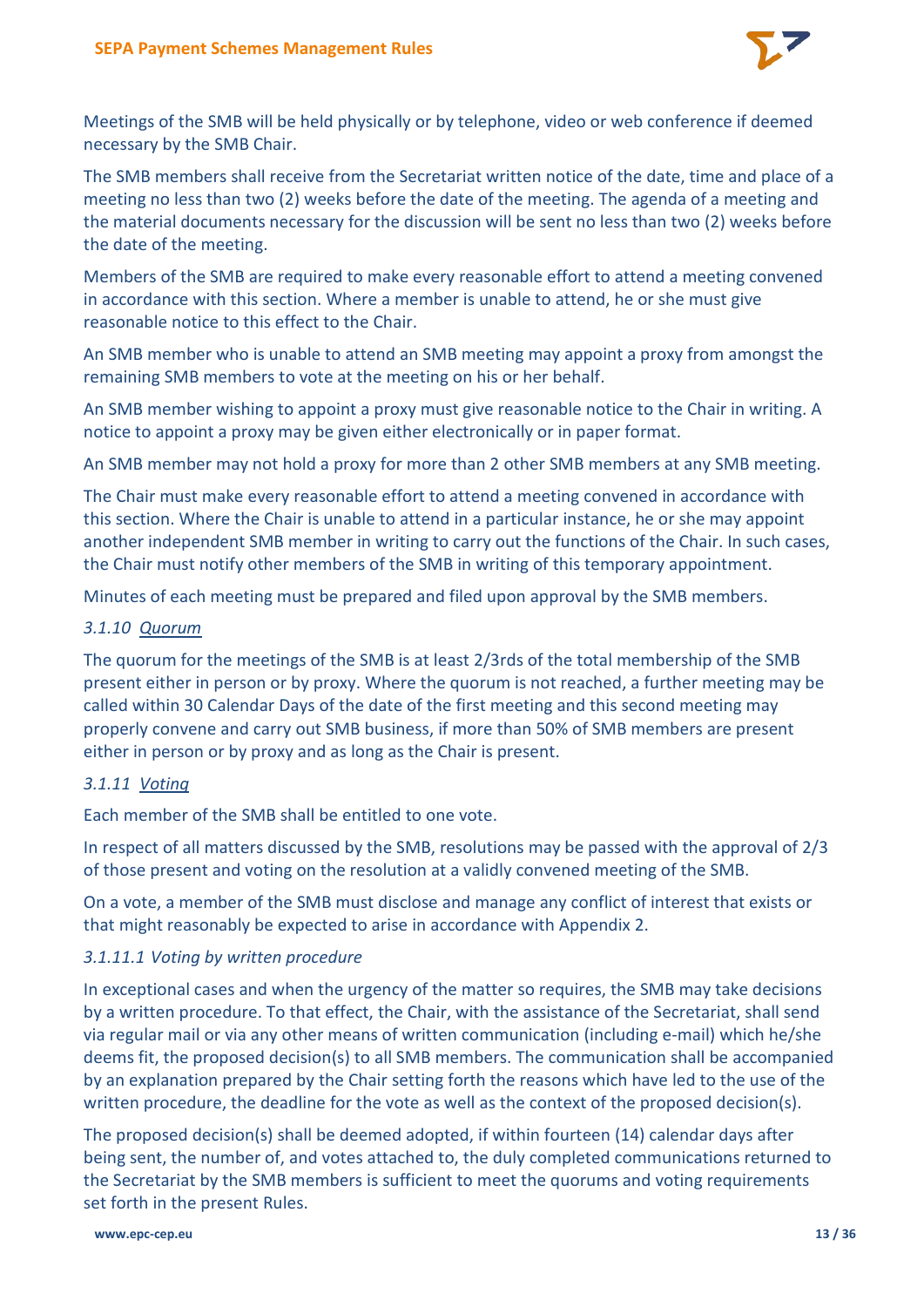

Votes in favour, against and abstentions shall be recorded separately by the Secretariat. Results of the vote must be communicated to all SMB members by the Secretariat within two (2) working days of the close of voting.

The decisions taken via the written procedure shall have the same legal force as the decisions taken at an SMB meeting.

Upon request by any SMB member submitted to the SMB Chair within 5 calendar days from the sending to the SMB members of the written communication including the proposed decision(s), the SMB Chair may agree to hold an SMB meeting by telephone in accordance with these Rules in order to provide an opportunity for additional clarifications and for a debate on the decision item(s) that was (were) proposed to be subject to the written voting procedure. In such a case, the proposed decision(s) shall be subject to approval at the telephone SMB meeting as convened by the SMB Chair.

## *3.1.12 Nominating Process*

The nomination of candidates for the position of SMB member shall be carried out by the EPC Board. The NGC shall recommend suitable candidates for this position to the EPC Board in accordance with its role, as set out in Article 9.1 of the EPC By-Laws.

Subject always to the criteria set out in 3.1.4 – 3.1.6, the EPC Board shall endeavour to ensure that the composition of the SMB reflects a balanced composition of Scheme Participants, bringing together a fair representation of the country, size and industry sectors of Scheme Participants, including an appropriate representation of members from SEPA countries where the euro is the official currency.

The NGC shall provide a list of candidates for the position of SMB member to the EPC Board at least two weeks in advance of an EPC Board meeting. This list shall include a summary of the candidates' qualifications for the position. The NGC should only include details of suitable candidates on such a list.

The EPC Board shall approve suitable candidates, subject to endorsement of the list of Scheme Participant representative members by the Scheme Participants Assembly. The Scheme Participant representative members' list shall be deemed to be endorsed, unless more than 50% of the voting Scheme Participants has voted against it (voting quorum), and at least 50% of Scheme Participants have expressed their vote (participation quorum). In such case, the NGC shall provide a new list of candidates to the EPC Board, in accordance with the aforementioned procedure. In the interim, the existing SMB members' term shall be extended until a new list of candidates has been endorsed by the Scheme Participants Assembly and approved by the EPC Board.

The NGC may not recommend and the EPC Board may not appoint a candidate to the position of SMB member, or propose his or her name to the EPC Board, if the candidate is in a situation of judicial administration, or bankruptcy, judicial reorganisation, dissolution or liquidation, or is subject to insolvency proceedings of a similar nature under the laws of any jurisdiction.

The NGC may not recommend and the EPC Board may not appoint a candidate to the position of SMB member, or propose his or her name to the EPC Board, if there are reasonable grounds to believe that such a candidate is a person of ill-repute who may bring the SMB and the Schemes into disrepute.

# *3.1.13 Role of the Secretariat*

The Secretariat shall provide secretarial and administrative support to the SMB.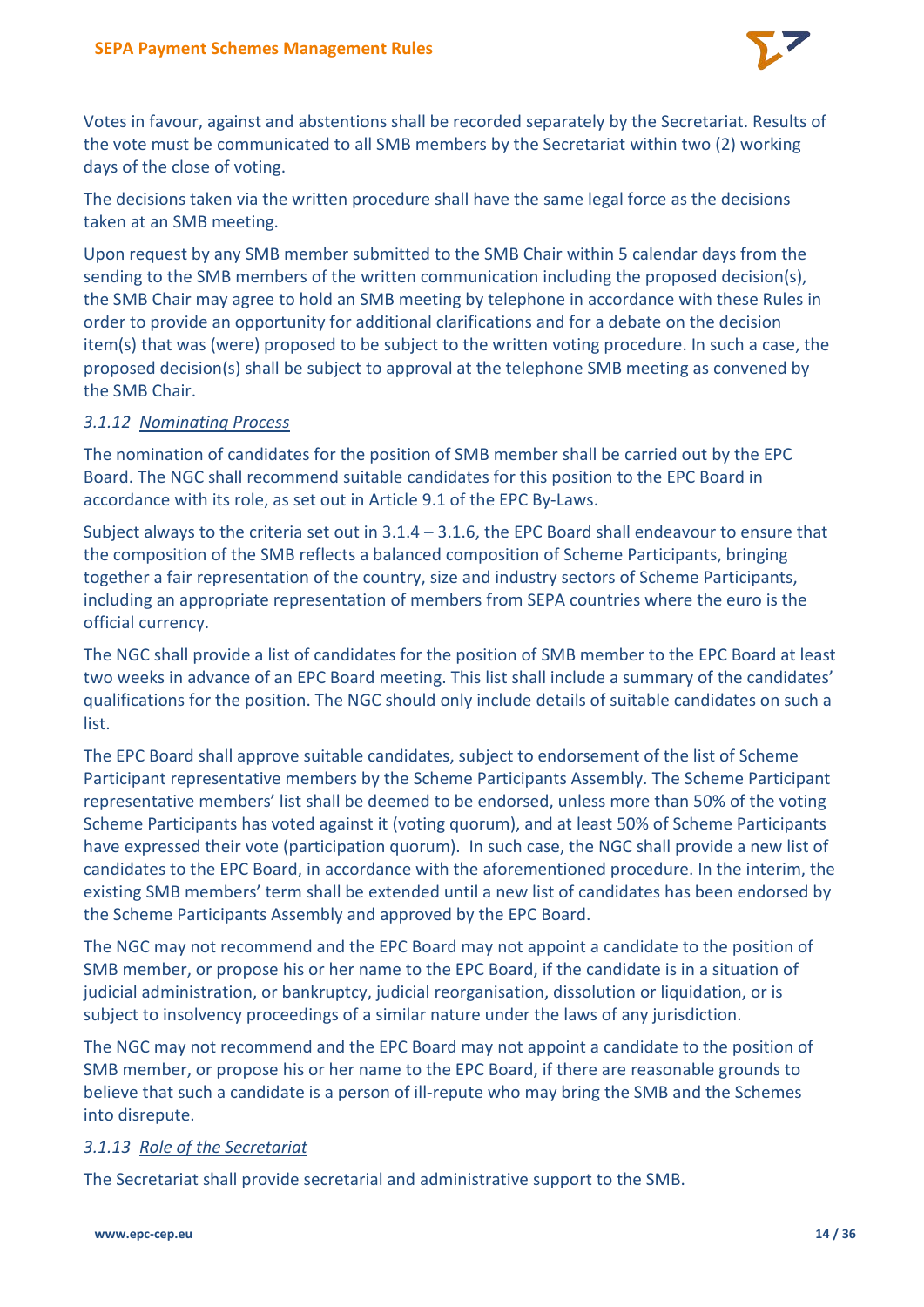

The Secretariat shall be responsible for referring issues arising in respect of payment Scheme Management to the SMB, as necessary.

#### *3.1.14 Information Service*

The Secretariat shall be responsible for administering an information service on SEPA payment Schemes. The information service shall be open to everyone. Requests for information to the information service shall be in written format only, either by letter, fax or email.

The information service shall endeavour to respond to requests for information within 30 Business Days from the date of receiving the request for information.

#### *3.1.15 Additional Optional Services ("AOS")*

The following principles will apply to AOS:

- 1. All AOS must not compromise interoperability of the Schemes nor create barriers to competition. The SMB should deal with any complaints or issues concerning these requirements brought to its attention in relation to compliance with the Rulebooks as part of its normal procedures.
- 2. AOS are part of the market space and should be established and evolve based on market needs. Based on these market needs, the EPC may incorporate commonly used AOS features into the Schemes through the SEPA Schemes change management processes.
- 3. There should be transparency in relation to community AOS. In particular, details of community AOS relating to the use of data elements present in the ISO 20022 message standards (including any community usage rules for the SEPA core mandatory subset) should be disclosed on a publicly available website (in both local language(s) and English).

The SMB may receive complaints from Scheme Participants in relation to the operation of community AOS in respect of the above principles. The SMB will strive to resolve the issue in an amicable way. If no solution can be found, the SMB may refer the complaint to the DRC, which will deal with it in an appropriate way, in accordance with the DRC Mandate.

## *3.1.16 Expenses*

Independent Member(s) of the SMB shall be entitled to claim reasonable expenses. The SMB Independent Member(s) shall also be able to claim an annual representation allowance. Amounts payable may be subject to Belgian tax law, including but not limited to Belgian withholding tax, as applicable; the EPC cannot be held responsible for the fulfilment of any tax obligations of the Independent Member(s).

#### *3.1.17 Record Keeping*

The Secretariat shall keep a record of all agendas and minutes of meetings of the SMB. Records may be held in either paper or electronic format. The SMB shall in its absolute discretion decide whether these minutes and related documentation may be made publicly available on the EPC Website or on the internal extranet of the EPC.

# **3.2 Definition of Administration Role**

## *3.2.1 Role of the Secretariat*

The Secretariat is responsible for performing the administration function of SEPA Scheme Management (i.e. the adherence process for becoming a Participant in the payment Schemes).

The Secretariat shall regularly update the SMB on its activities in this context.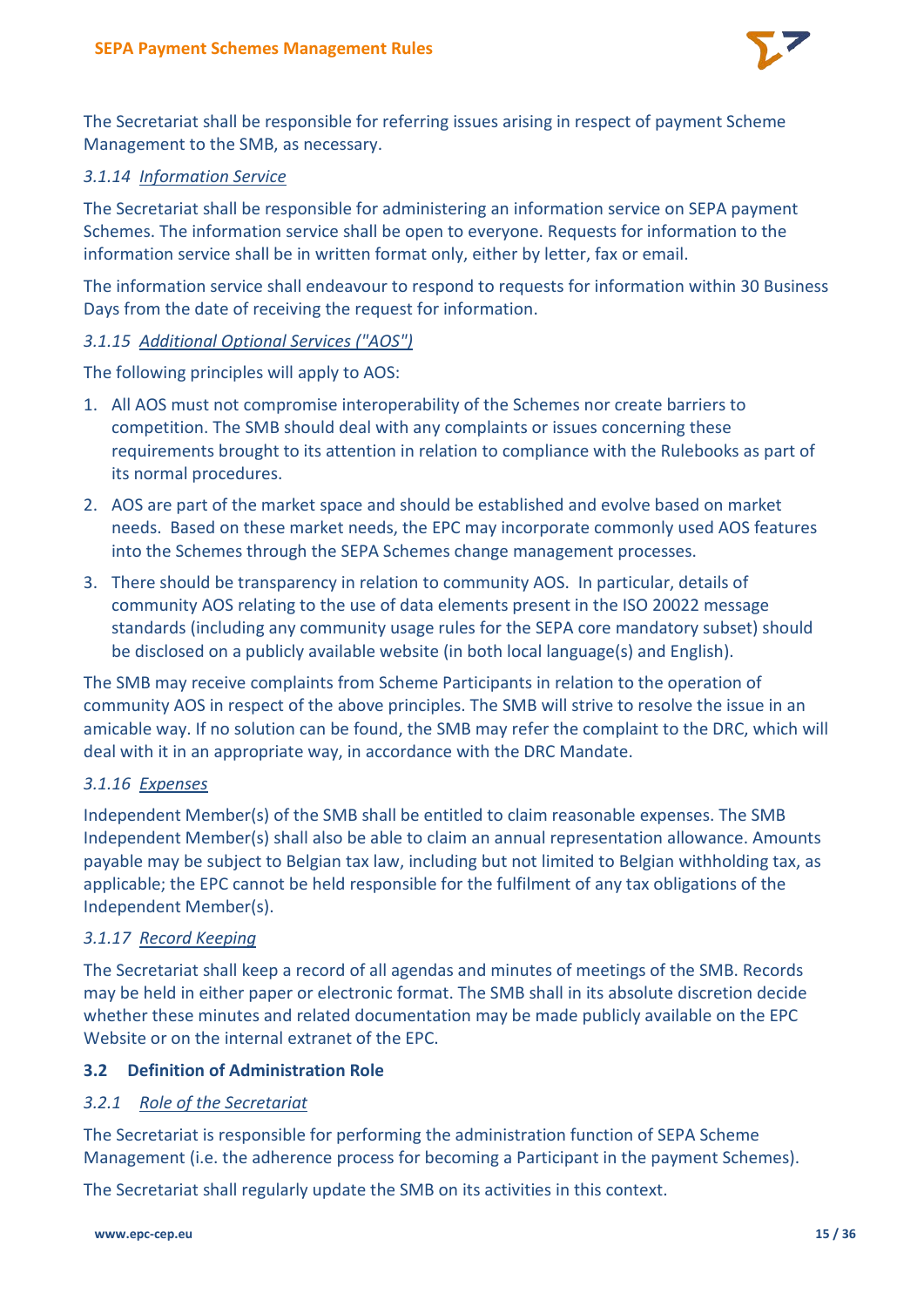

# *3.2.2 Rules for Adherence*

### *Eligibility for Participation in payment Schemes*

In order to be eligible to participate in the payment Schemes, each applicant must satisfy the eligibility criteria set out in Chapter 5.4 of the payment Scheme Rulebooks.

The Secretariat shall accept any applicant that fulfils the criteria set out in Chapter 5.4 of the payment Scheme Rulebooks and will only reject applications on the basis of failure to meet these criteria.

# *3.2.2.1 Rules for Adherence by an Entity in a Group/Decentralised Structure*

Each legal entity that seeks to adhere to a payment Scheme must agree to accept the rights and obligations of a Scheme Participant in relation to the relevant Scheme. Upon admission to a Scheme, the adhering legal entity shall assume all of the rights and responsibilities arising from admission to a Scheme.

A subsidiary entity or affiliate of an adhering entity, i.e. each entity that has a separate and distinct legal personality within the adhering entity's group or organisational structure, must adhere separately from a parent or group entity. A subsidiary or affiliate shall be a Scheme Participant in its own right and shall assume all the rights and responsibilities arising from admission to a Scheme.

A branch of an adhering entity, i.e. an entity that does not have separate legal personality, whether located in the jurisdiction of the adhering entity or in another SEPA jurisdiction, shall be deemed to be legally part of the adhering entity and able to carry out SEPA transactions in accordance with the payment Scheme Rulebooks.

## *3.2.2.2 Rules for Signing the Adherence Agreement*

An entity may sign the Adherence Agreement on its own behalf. Alternatively, an entity may give legal authority to an agent to sign the Adherence Agreement on its behalf (for example, an agent could be a parent company, another adhering entity or PSP association). An entity that appoints an agent to sign the Adherence Agreement on its behalf must ensure that the agent is given the necessary legal authority to sign. An agent must demonstrate that it possesses the legal authority to bind an adhering entity in accordance with the local law of the entities involved. An agent signing the Adherence Agreement on behalf of other entities must demonstrate by way of legal opinion of external or internal legal counsel in a form specified by the EPC that it possesses the requisite legal authority to bind such entities.

This provision permits members of a PSP community to adhere to a payment Scheme at the same time by nominating an agent to complete the Adherence Agreement in respect of each member. Similarly, a parent company may sign an Adherence Agreement in respect of some or all of its subsidiaries and an entity in a group or de-centralised structure may sign an Adherence Agreement in respect of each of the other entities in the group or de-centralised structure. In each case, an entity signing the Adherence Agreement that acts as an agent on behalf of another must show that it possesses the legal authority to do so.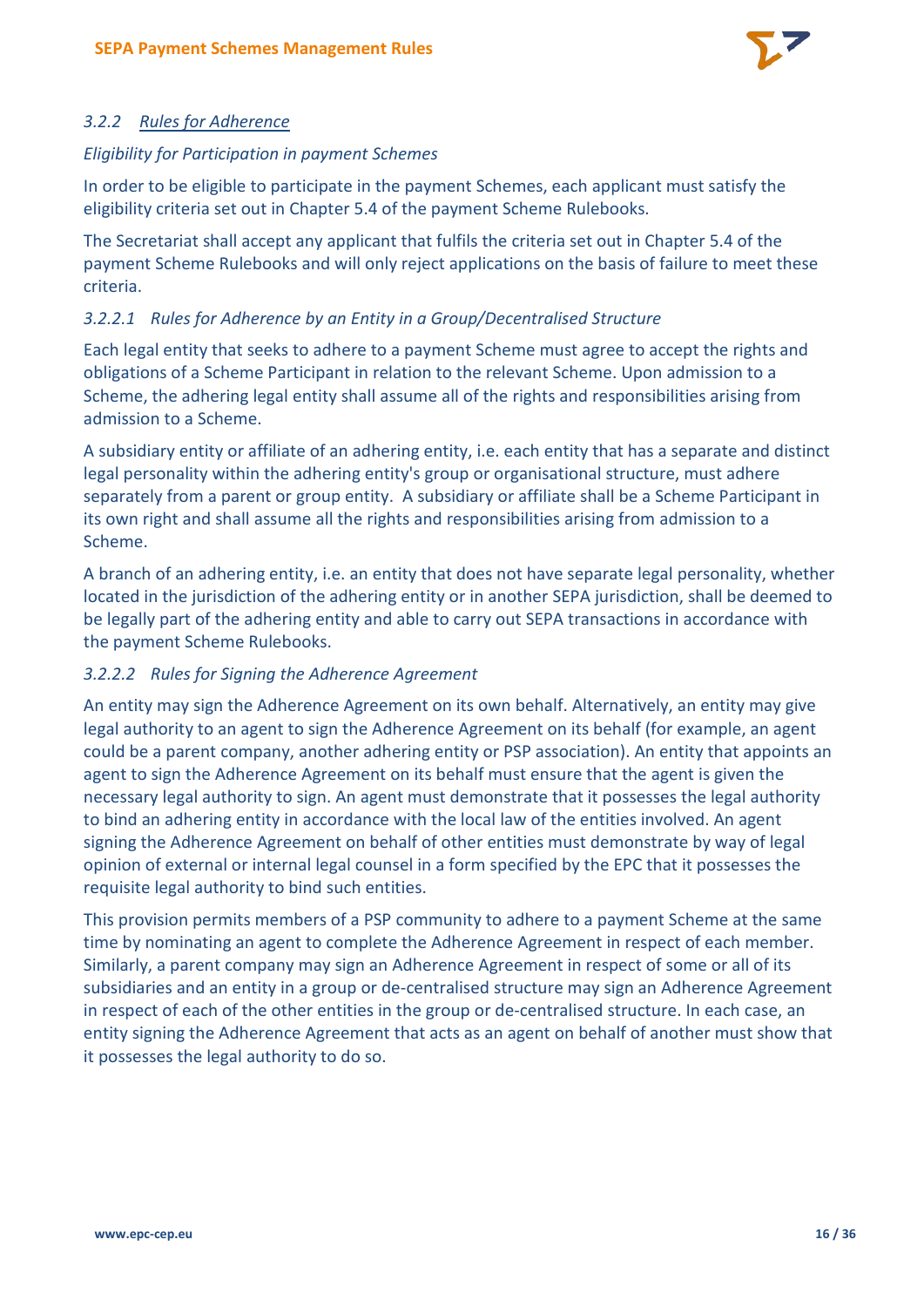

# *3.2.2.3 National Adherence Support Organisation ("NASO")*

The EPC has, in conjunction with a national PSP community, identified one or more NASOs in respect of each SEPA community. A NASO is responsible for providing basic guidance on the adherence process and on adherence applications through a helpdesk, for liaising with the Secretariat in respect of an application (as requested by the applicant) and for such other tasks as the EPC may request it to perform from time to time. A NASO also carries out a basic preliminary review of an adherence application, if requested by the applicant to do so. The EPC publishes a list of NASOs on the EPC Website. A NASO could be a national PSP association(s) or a regulatory body, which has agreed to conduct the task on behalf of the national community.

## *3.2.2.4 Becoming a Scheme Participant*

An application to become a Scheme Participant in one or more payment Schemes shall be made using the form of Adherence Agreement set out in the official Adherence Guide an example of which is in Annex 1 of each of the payment Scheme Rulebooks.

An application shall be accompanied by a legal opinion in the form specified by the EPC provided by either internal or external counsel on the capacity and authority of the applicant to become a Scheme Participant in one or more of the payment Schemes.

The application for adherence shall be finally submitted to the Secretariat. Except as otherwise indicated in section 3.2.2 of these Rules, before submitting the application, an applicant must consult with the relevant NASO for preliminary guidance on eligibility and documentation involved in the adherence process.

The Secretariat uses reasonable efforts to send a written acknowledgement of receipt of the application to the applicant within 10 Business Days of receiving the application.

The Secretariat shall use reasonable efforts to determine the application within 60 Calendar Days of receiving the application. In the event that the Secretariat requires more time to arrive at a determination, it shall notify the applicant as soon as it is reasonably practicable to do so.

The Secretariat may request the applicant to provide such additional information as may be required in the course of determining the application.

In the course of determining the application, the Secretariat may take into consideration views expressed by national regulators (this term extends to include such bodies as insolvency officers, law enforcement authorities and local courts).

In the case of a successful application, the applicant or its agent will receive a written notification of admission to a Scheme. The applicant becomes a Scheme Participant and becomes subject to the Rulebooks on one of the Admission Dates agreed by the SMB and published on the EPC Website or, where requested by the applicant and agreed by the Secretariat, on a deferred Admission Date specified by the applicant in advance to the Secretariat. The Secretariat may send the written notification to the applicant in paper or electronic format.

When an applicant for participation in one of the payment Schemes fails to satisfy the eligibility criteria set out in chapter 5.4 of the Rulebooks, the Secretariat may decide to request the applicant to provide additional information, or to reject the application. When an existing Scheme Participant fails to satisfy the eligibility criteria set out in chapter 5.4 of the Rulebooks, the Secretariat will make a recommendation to the DRC, which may decide to request the existing Scheme Participant to provide additional information, or to terminate its participation to the relevant Scheme in accordance with the provisions of the DRC Mandate.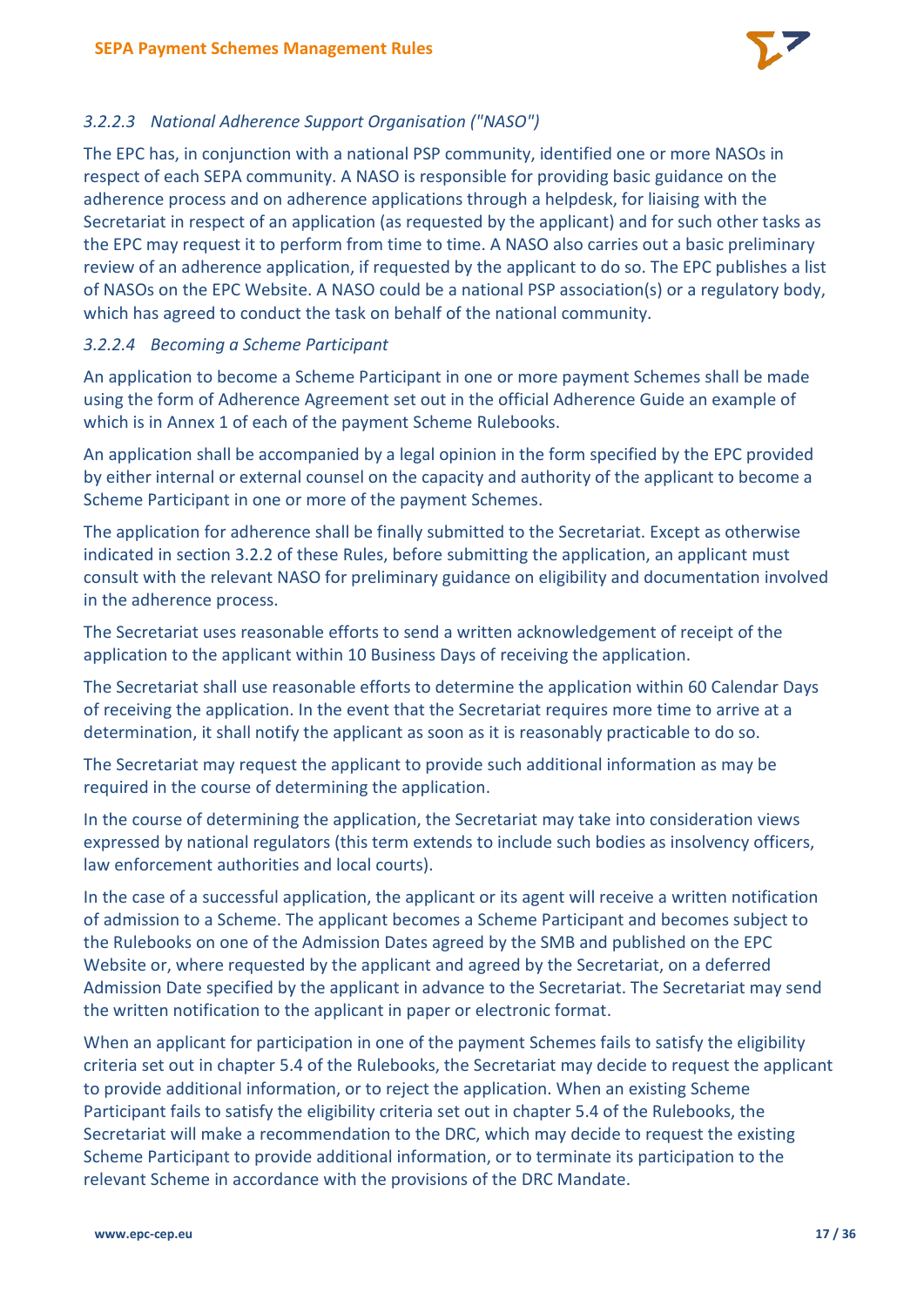

The Secretariat will, on a regular basis, and at least four times per year, report in writing on the adherence applications received and accepted to the SMB. It will also report or seek guidance and advice on any particular issue encountered when performing its activities.

# *3.2.2.5 Register of Scheme Participants*

The Secretariat shall maintain a separate register of Scheme Participants for each of the payment Schemes. The register shall contain the name, contact address and other details determined by the EPC in respect of the Scheme Participant.

The registers shall be updated by the Secretariat regularly as specified in the relevant schedule published on the EPC Website.

If the Scheme Participant changes its details, so that the register does not carry accurate data in respect of the Scheme Participant, the Scheme Participant shall notify the Secretariat as soon as it is reasonably practicable to do so. For those Participants which are part of a 'group' as described in section 7.1 of these Rules, such notification can be provided by the parent undertaking or the central body of the corresponding group or grouping. It is the responsibility of the Scheme Participant to ensure that the Secretariat is provided with information in relation to the Scheme Participant that is accurate and up-to-date at all times.

In the event of Scheme Participants no longer being able to pay their debts as they fall due, becoming insolvent or having ceased to exist (each an Event of Default), the Secretariat may decide to rectify the register of Scheme Participants after verification of such event with the relevant national regulator or national authority. The failure of a Scheme Participant to pay the fees mentioned in section 1.4 of these Rules shall constitute an Event of Default for the purposes of this section 3.2.2.5, on the basis of which the EPC may, at its sole discretion and upon notice by registered mail, temporarily or permanently suspend the entry of the Scheme Participant in the register(s) of the relevant Scheme(s), as of the first following register update publication, but not earlier than 30 calendar days after the issuance of such notice of suspension.

The public part of the register, containing the Participants' BIC code, name, address, operational readiness date and Scheme leaving date (if applicable), may be accessed and searched through a website of the EPC, available to all users. The register is not an operational database in respect of Scheme usage. Any operational data needed by Scheme Participants in relation to other Scheme Participants shall be supplied outside of the Schemes.

## *3.2.2.6 Unsuccessful Applications*

The Secretariat may reject an application for participation in one of the Schemes if an applicant fails to satisfy the eligibility criteria set out in chapter 5.4 of the Rulebooks.

Where an application is rejected, the Secretariat shall provide the applicant with a written notification setting out the reasons for rejecting the application.

An applicant may not re-apply to become a Scheme Participant until 3 months after the determination of its application by the Secretariat or after a determination in an appeal begun in accordance with these Rules or after a final determination of a tribunal or court responsible for determining the case.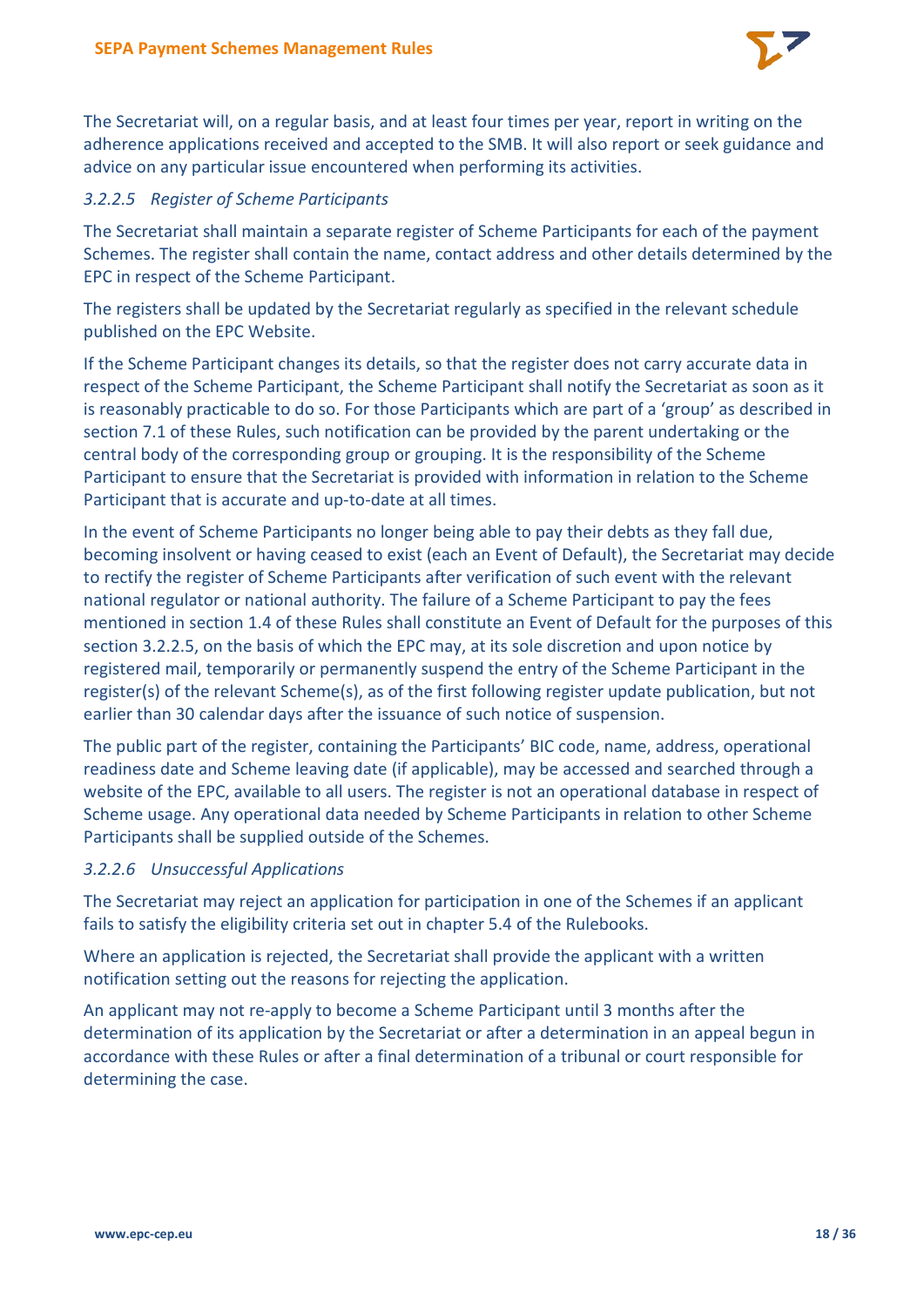

# *3.2.2.7 Complaints regarding unsuccessful applications*

An applicant whose application for participation in one or more of the Schemes has been rejected may file a complaint with the DRC for a re-consideration of its application. A complaint notice in such cases must be filed within 21 Calendar Days of the applicant receiving a notification of rejection of its adherence application. The complaint notice must include a copy of the adherence application together with a copy of the written notification supplied to the applicant under section 3.2.2.6 and any other information required by the DRC. The complaint shall be determined in accordance with the relevant provisions of the DRC Mandate.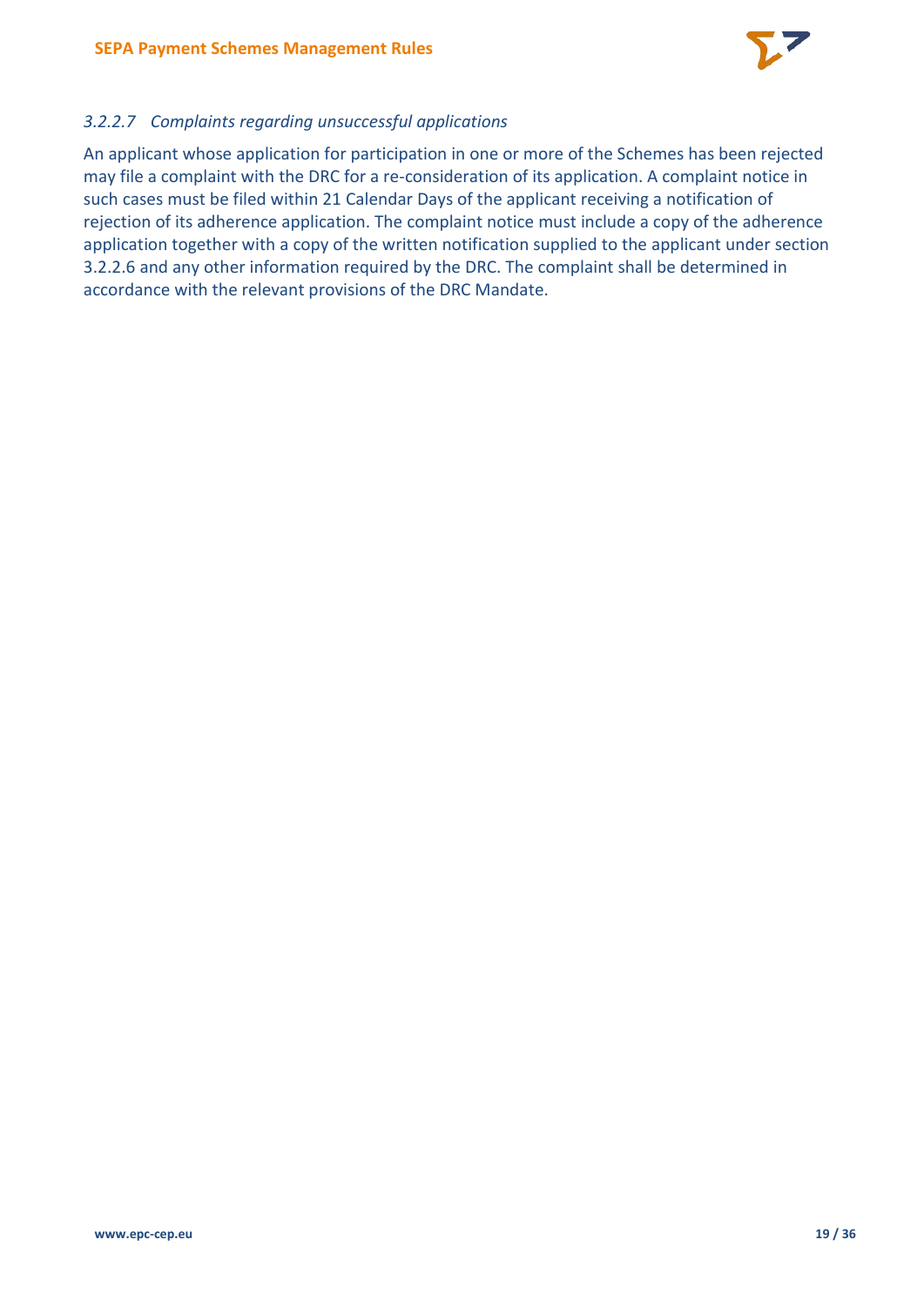

#### **4. Maintenance and Evolution**

#### **4.1 Change Management Process**

#### *4.1.1 Change Management - Guiding Principles*

It is a key objective of the EPC that the Schemes are able to evolve with an evolving payment services market. To meet the demands of the Scheme Participants and stakeholders including endusers and PSP communities, the Schemes shall be subject to a change management process that is structured, transparent and open, governed by the rules of the management and evolution function of SEPA Scheme Management.

The key principles underpinning change management are the following:

- Innovation the Schemes shall be open to innovative proposals to improve delivery of the Schemes in order that the Schemes are competitive, efficient and able to benefit from the latest developments in payments technology.
- Compliance with applicable legislation and regulation the Schemes shall be and remain at all times in compliance with the relevant Belgian and EU legislation and with any relevant regulatory requirements.
- Transparency the change management process shall be transparent and open so that changes implemented into the Schemes are carefully considered and scrutinised. Establishing open channels for Scheme Participants, end-users and suppliers to propose changes is a key aim of change management.
- Impact analysis proposals for change are supported, where appropriate, by a careful analysis evaluating its impact on the Customer-to-PSP, the PSP-to-PSP and the PSP-to-Customer domains to ensure that changes implemented into the Schemes are viable.
- Development of SEPA the Schemes are seen as an important platform for Scheme Participants to develop SEPA-enabled products and services that allow both end-users and Scheme Participants to take advantage of the development of and investment in SEPA.

#### *4.1.2 Change Management - Terminology*

The change management process shall involve ideas for changes being formulated as follows:

**Change Request** - A Change Request denotes any concrete and comprehensible proposal for making a change to the Schemes which is to be presented along with a substantiated reasoning on why and how it concerns the Initiator (or the stakeholders it is representing). A Change Request may be devised by any individual or organisation that is able to claim a legitimate interest in this change management process and is submitted to the Secretariat in accordance with these Rules.

**Initiator** - Refers to an individual or organisation that submits a Change Request in accordance with these Rules.

**SEMWG Recommendation** - The Scheme Evolution and Maintenance Working Group (SEMWG) is in charge of analysing the Change Request. Following its analysis, the SEMWG makes a Recommendation about the Change Request. Both the Change Request and the related SEMWG Recommendation will be submitted for a Public Consultation.

**Public Consultation Document** - The SEMWG consolidates all received Change Requests in accordance with these Rules and its Recommendation on each Change Request in a Public Consultation Document.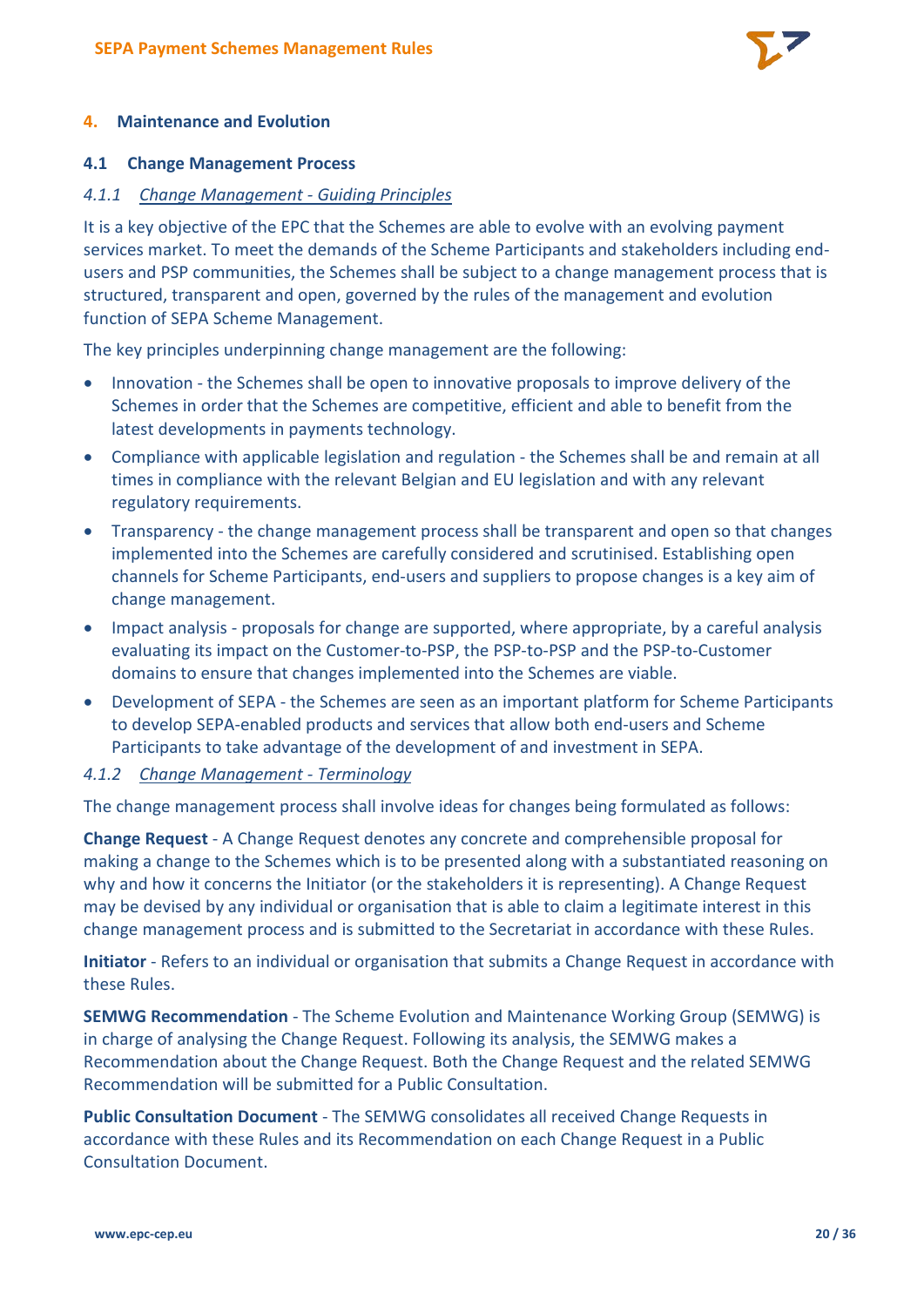

**Public Consultation** - The Public Consultation starts with the publication of the Public Consultation Document on the EPC Website. Scheme Participants and Stakeholders have the opportunity to comment on the Change Requests and related SEMWG Recommendations described in the Public Consultation Document.

**Change Proposal** – The SEMWG formulates a Change Proposal based on the outcome of the Public Consultation on the Change Requests and the related SEMWG Recommendations.

Where the Change Request proposes to modify the Rulebooks and any related documentation, a Change Proposal shall include a mark-up of the Rulebooks and any related documentation to show the proposed amendments to be made to the Rulebooks and related documentation when the change would be implemented.

**Change Proposal Submission Document** - The SEMWG makes the Change Proposal Submission Document which is a consolidation of the Change Requests, the related non-confidential comments received from the contributors during the Public Consultation and the related Change Proposals.

The Change Proposal Submission Document also indicates that each stage of the change management process has been completed.

## *4.1.3 Role of SMB and Scheme Evolution and Maintenance Working Group*

The management and evolution function of SEPA Scheme Management shall be performed by the SMB supported by the SEMWG.

The SMB shall formulate proposals to and interact with stakeholders and end-users on the evolution of the SEPA Schemes and implement changes, taking into account the overall strategy and policy goals of SEPA and the EPC, identifying key needs and finding appropriate solutions.

The SMB shall be supported by the SEMWG. The SEMWG is the co-ordination and administration body for change management whose role involves liaising with Initiators, reviewing Change Requests, formulating Change Proposals and guiding these through the change management process. The SEMWG shall operate in accordance with its terms of reference. The Chair of the SEMWG, who may or may not be a member of the SMB, shall be invited to attend all SMB meetings.

## *4.1.4 Submission of Change Requests to the Secretariat*

A Change Request as described in section 4.1.2 shall be submitted to the Secretariat in accordance with the rules set out in this section. Change Requests shall be submitted in all cases in accordance with a format which will be published for this purpose on the EPC website.

The Initiator needs to substantiate the interests it represents (e.g., a specific institution, an association of institutions at national or at SEPA-level) in order that the SEMWG and any contributor during the Public Consultation can understand the potential impact of the change request on the concerned Scheme Participant or stakeholder.

It is recommended that different individuals or organisations representing as a whole a specific stakeholder community at national and/or at SEPA level through e.g., an association or a representative body, agree first on a **joint** Change Request on that stakeholder community level and then submit it to the Secretariat. Such a joint Change Request will ease the Change Request review process for the SEMWG prior to the Public Consultation and for the contributors when analysing the Change Requests during the Public Consultation.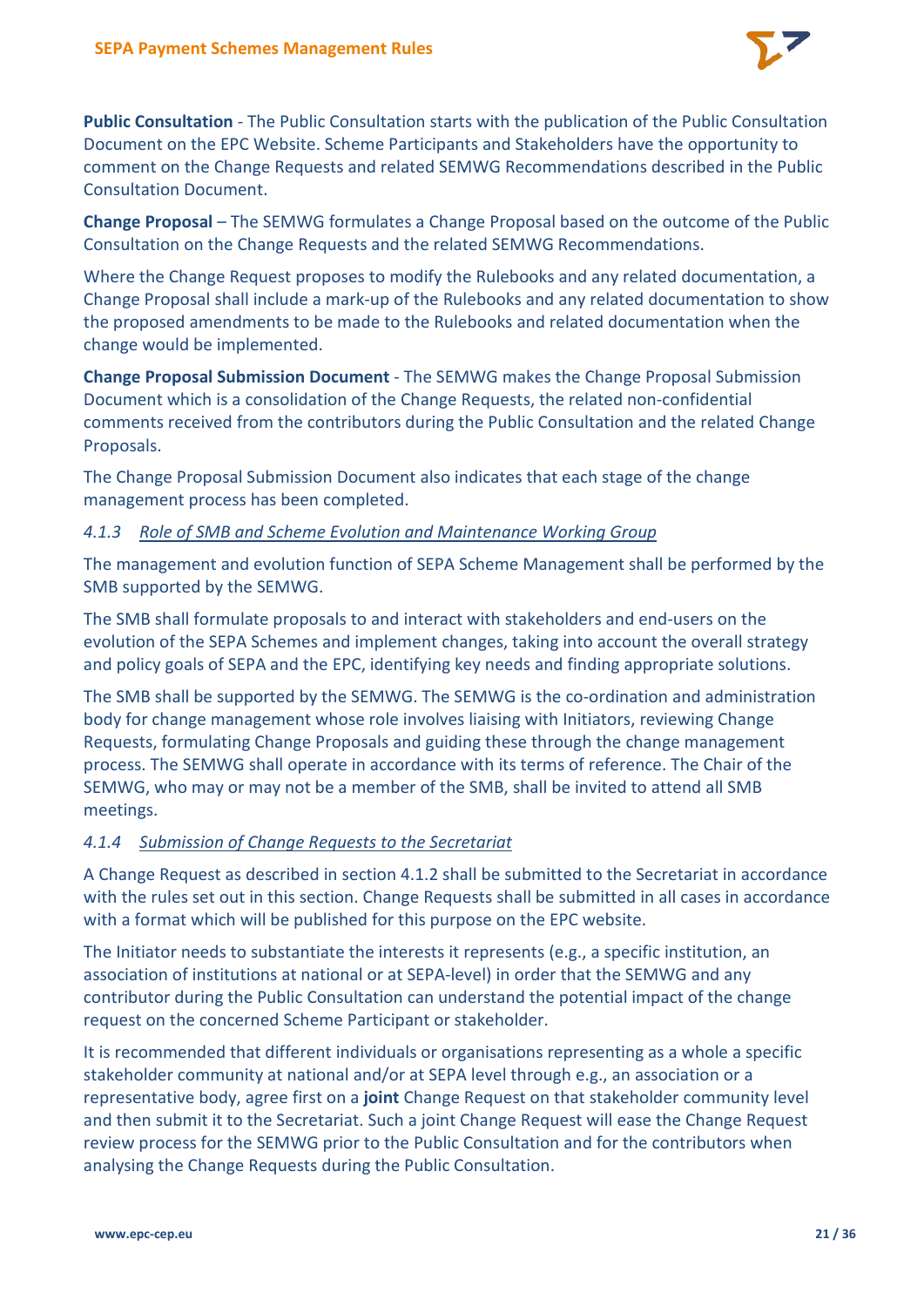

It is recommended that the Initiator supports the Change Request, where appropriate, with an impact analysis (set out in chapter 5 of these Rules). Such an impact analysis emphasizes the merits of the Change Request and can influence the formulation of the SEMWG Recommendation on the Change Request prior to the start of the Public Consultation and the opinion of the contributors when analysing the Change Requests during the Public Consultation.

# *4.1.5 Acknowledgement of Receipt of a Change Request*

The Secretariat shall acknowledge receipt of the Change Request to the Initiator within 21 Calendar Days of receiving the Change Request. An acknowledgement of receipt does not imply that a Change Request has been accepted but only that the Change Request has been received.

## *4.1.6 Consideration of a Change Request*

The SEMWG shall analyse (a) whether the change as suggested in a Change Request falls within the scope of the Scheme and (b) whether the change proposed by the Change Request is a Minor Change or a Major Change.

In respect of (a), as part of this analysis, the SEMWG shall consider the change proposed by a Change Request in accordance with the following broad criteria:

- the change presents a case for wide SEPA market-acceptance;
- the change is sufficiently concrete
- the change is feasible to implement; and
- the change must not compromise SEPA-wide interoperability of the Schemes or the integrity of the Schemes.

In respect of (b), the SEMWG shall assess whether a Change Request proposing a change can be defined as a Minor Change or a Major Change.

A Minor Change is a change of an uncontroversial and usually technical nature that facilitates the comprehension and use of the Rulebooks. Clarifications of existing rules shall not be deemed to affect the substance of the Rulebooks or the Schemes and will therefore be a Minor Change. Examples of such changes include corrections of spelling mistakes, grammatical corrections, or minor adjustments to technical standards in the Rulebooks to take account of upgrades. More information about the process for Minor Changes are set out in section 4.3 of these Rules.

A Major Change by contrast is a change that affects or proposes to alter the substance of the Rulebooks and the Schemes. Examples of such changes include the addition or development of new technical standards, proposals for new services to be offered in the Schemes, or changes affecting policy. Any change to chapters 5 and 6 of the Rulebooks shall always be a Major Change. Changes that are classified as Major Changes are approved through detailed consultation, as set out in section 4.2 of these Rules.

Any change to the Rules shall not be counted as Minor Change. Such Change Requests shall be submitted first to the EPC Legal Support Group (LSG) for its advice. The Change Request and the related LSG advice are then presented to the SMB for a first assessment unless the Change Request was initiated by the SMB itself. Any decision to integrate or not to integrate a Change Request for change to the Rules into the Public Consultation Document must be endorsed by both the SMB and the EPC Board.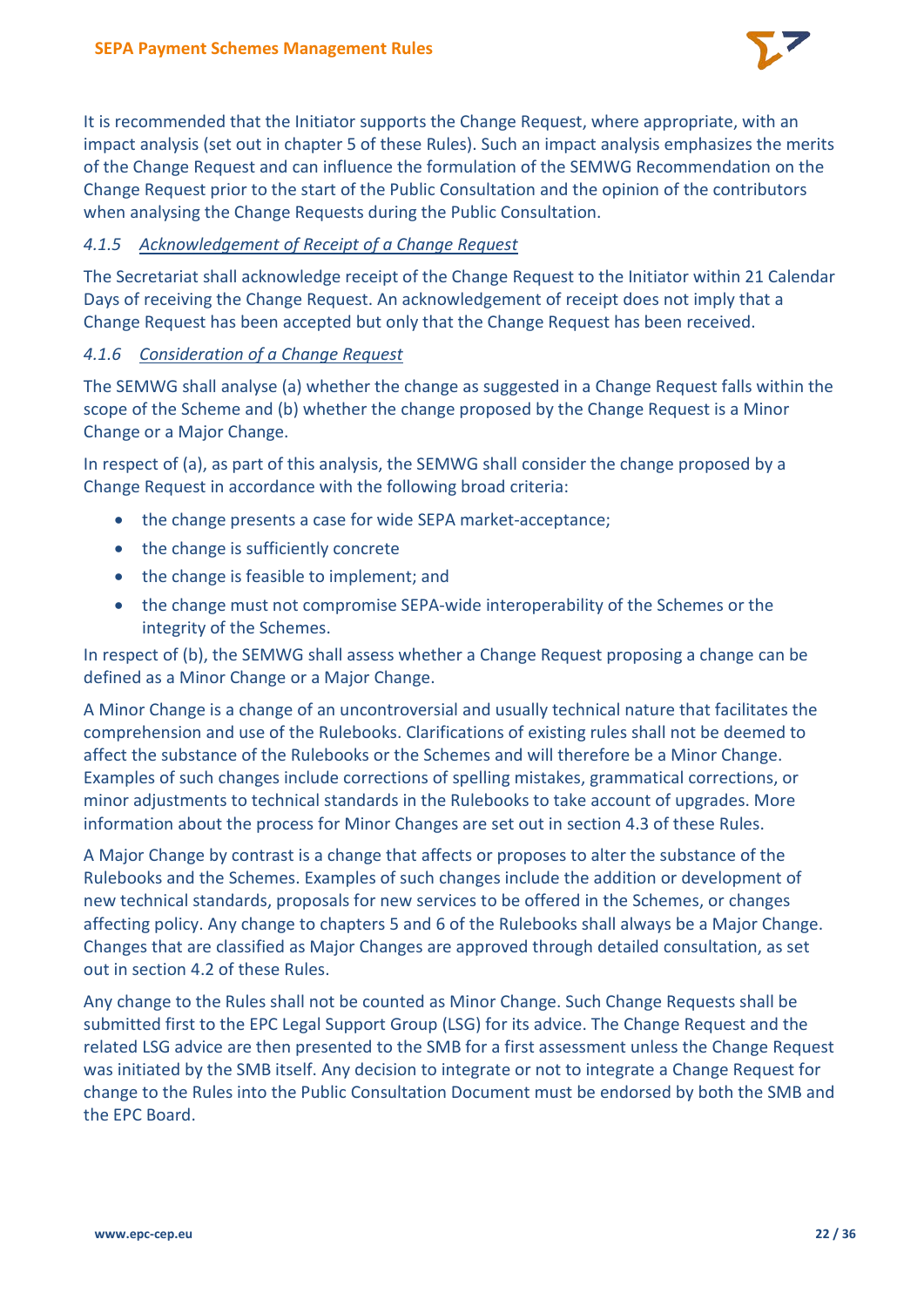

# *4.1.7 Publication of Change Requests*

All Change Requests that comply with the published EPC template for Change Requests and with the section 4.1.4 of these Rules shall be submitted for Public Consultation. The SEMWG shall provide the Initiator with a written response before the start of the Public Consultation indicating the reasons in the event that a Change Request cannot be considered for the Public Consultation.

## **4.2 Process for Major Rulebook Changes**

# *4.2.1 Preparation of SEMWG Recommendation*

Once a Change Request from the Initiator has been classified as a Major Change by the SEMWG, the SEMWG is responsible for analysing in detail the submitted Change Request (and if provided the related impact analysis) and for preparing its Recommendation for the Public Consultation.

The analysis of the SEMWG will also indicate if the Change Request meets the criteria set out in section 4.1.6 of these Rules. The SEMWG may ask the Initiator to provide an impact analysis to demonstrate the potential of the Change Request.

The SEMWG will determine whether any Change Request which includes a request for expedited implementation in accordance with section 4.2.7 of these Rules on grounds that the proposed change constitutes a non-operational change, does indeed qualify as such. If the SEMWG is satisfied that a Change Request would have no operational impact on Scheme Participants and that it is suitable for an expedited implementation, the SEMWG will make a recommendation to the SMB that the Change Request is implemented as a non-operational change in accordance with section 4.2.7.

Where the change as presented in the Change Request proposes to modify the Rulebooks and any related documentation, the SEMWG recommendation on the basis of the Change Request shall also show the likely amendments to be made to the Rulebooks and related documentation in case of implementing the proposed change.

The SEMWG shall make all reasonable efforts to complete the analysis and its recommendation for each Change Request in a timely manner. Each Change Request will be given one of the SEMWG Recommendation options below:

- a. The change is **already provided for** in the Scheme: no action is necessary for the EPC
- b. The change **should be incorporated into the Scheme**: the Change Request becomes part of the Scheme and the Rulebook is amended accordingly
- c. The change **should be included in the Scheme** as an **optional feature:**
	- The new feature is optional and the Rulebook will be amended accordingly
	- Each Scheme Participant may decide to offer the feature to its customers, or not
- d. The change is not considered fit for SEPA wide use and could be taken up as an additional optional service (AOS) by interested communities
	- The proposed new feature is not included in the Rulebook or in the Implementation Guidelines released by the EPC with regard to the Rulebook
	- The development of AOS is out of scope of the EPC. The EPC does however publish declared AOS arrangements on the EPC Website for information
	- The EPC may consider the inclusion of AOS arrangements, if supported by a sufficient number of communities, in a future version of the Rulebook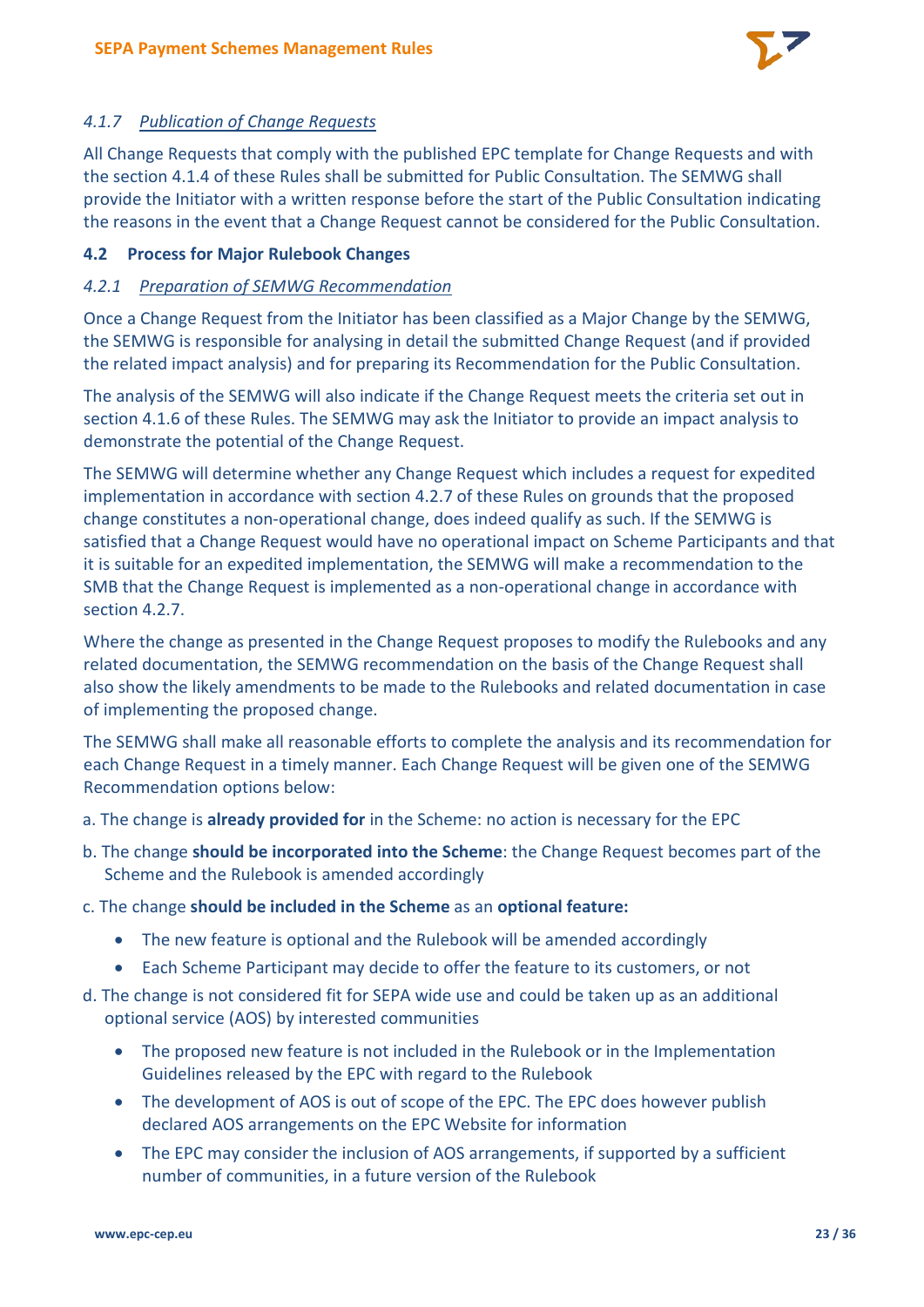

#### e. The change **cannot be part** of the Scheme

- It is technically impossible or otherwise not feasible (to be explained on a case by case basis)
- It is out of scope of the Scheme
- It does not comply with the SEPA Regulation or any other relevant EU or Belgian legislation

The SEMWG will share the Public Consultation Document containing the Change Requests and the related SEMWG recommendations with the SMB, the Scheme End-User Multi-Stakeholder Group (SEU MSG) and the Scheme Technical Player Multi-Stakeholder Group (STP MSG) prior to the start of the Public Consultation on the Change Requests.

# *4.2.2 Dialogue*

# *4.2.2.1 With the Initiator*

In the course of developing its recommendation on the Change Request, the SEMWG may consult with the Initiator for clarification purposes. To that end the SEMWG can invite the Initiator to present its Change Request(s).

The Initiator can also ask the Secretariat to present its Change Request in further detail to the SEMWG.

## *4.2.2.2 With the Overseer*

The Secretariat shall inform the Eurosystem's lead overseer (hereinafter referred to as "the "Overseer") in due time (no later than at the start of the public consultation) about any planned changes to the scheme which would be classified by the Overseer, according to its own criteria, as "major" (those changes will be referred to as "Major Change with an Oversight impact" for purposes of these Rules).<sup>[1](#page-23-0)</sup> In addition, relevant documentation where necessary shall be submitted by the Secretariat to the Overseer as soon as available.

The Overseer will then assess the significance of the change and whether an assessment is required. Furthermore, the Overseer will evaluate which Eurosystem oversight standards<sup>[2](#page-23-1)</sup> may be affected by the change and communicate it to the EPC. This would in particular be the case for major changes to the design or functioning of the scheme, where such changes either significantly alter the setup of the scheme rules or introduce major new business features. Such changes may have an impact on the risk situation in the scheme and have the potential to have an impact on the level of observance of the scheme against the oversight standards if not properly managed.

Examples of changes to a scheme likely to be considered as "major" from an oversight perspective are:

- changes in the legal and/or organisational structure of the scheme;
- changes to the scheme rules, with a significant impact, including where this might affect the legal soundness of the scheme;
- the introduction of new business functionalities that have a significant impact on the functionality of the scheme;

<span id="page-23-0"></span> $1$  The Overseer publishes its own criteria for the classification of changes that are considered major in its oversight guide for payment schemes. This document is publicly available on www.ECB.Europa.eu

<span id="page-23-1"></span><sup>&</sup>lt;sup>2</sup> The Eurosystem's oversight standards for payment schemes are published on the website www.ECB.Europa.eu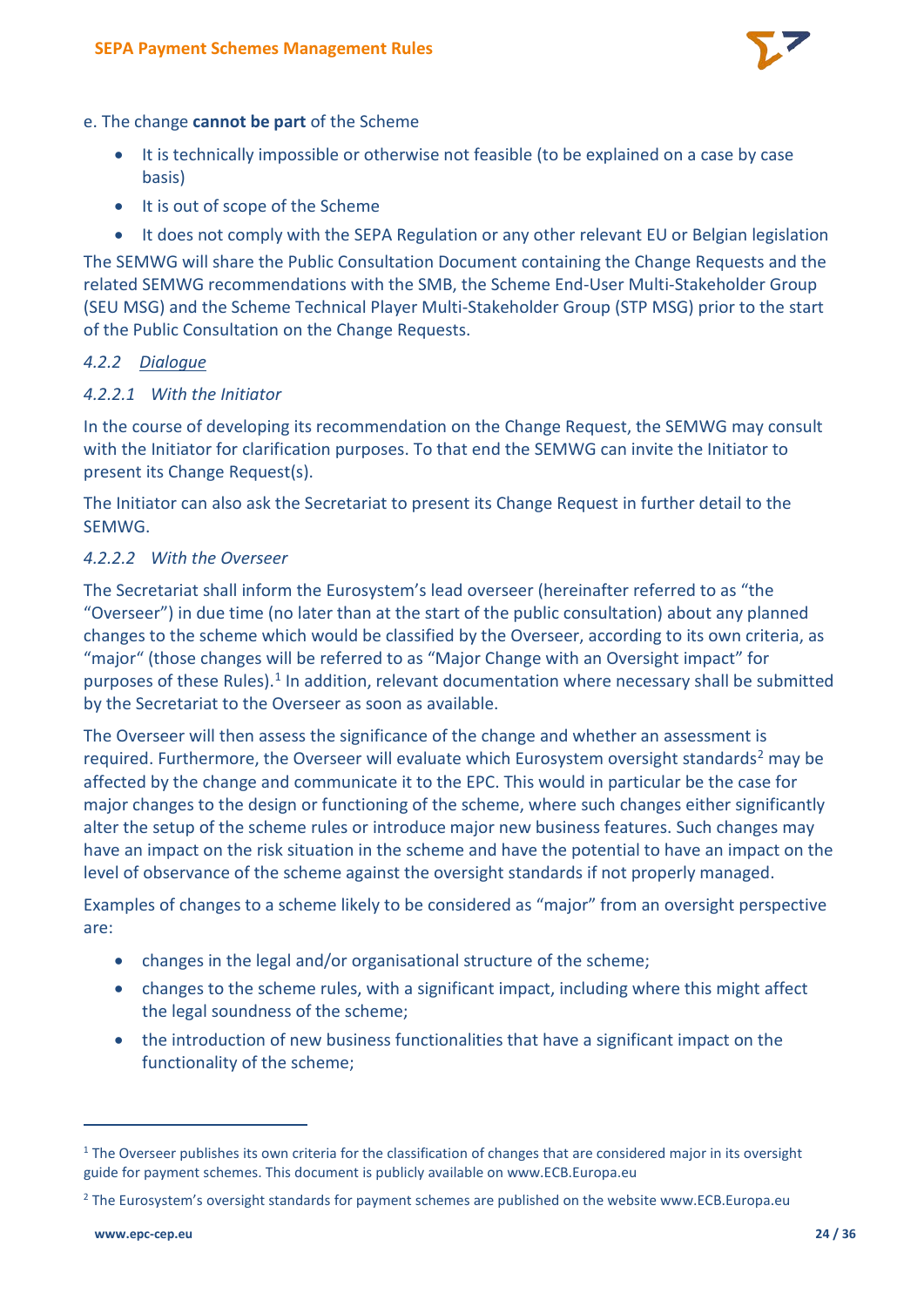

• the migration of the scheme to a new business model (e.g. from four-party scheme to three-party scheme).

If a change is classified as "major" by the Overseer, the Secretariat prepares a self-assessment of the envisaged change against the oversight standards affected. The Overseer will review the selfassessment and provide feedback to the EPC in relation to the implementation of the change. In case a need is identified that would downgrade the level of compliance of the scheme against the oversight standards, the Overseer will alert the EPC and issue recommendations that would allow the EPC to reconsider the relevant Change Request before implementation.

The feedback from the Overseer to the EPC in relation to the implementation of the change should be reviewed by the SEMWG with the assistance of the LSG and a change proposal shall be submitted to the SMB along with the Change Proposals based on the comments received from the Public Consultation.

# *4.2.3 Public Consultation on Change Request*

Once the SEMWG has concluded on its recommendations related to each Change Request, the SEMWG shall begin the process of consulting Scheme Participants and stakeholders including end users and service suppliers on the submitted Change Requests, via a Public Consultation. The Public Consultation shall start with the publication of the Public Consultation Document on the EPC Website.

The SEMWG shall aim to conclude the Public Consultations after 90 Calendar Days of publication of the Public Consultation Document on the EPC Website.

# *Scheme Participants*

PSP communities are requested to ask their members which are Participants to the Schemes whether they support or not the Change Request or the related SEMWG Recommendation. Each PSP community then notifies the SEMWG of the outcome of such a consultation with its members. Scheme Participants, through their PSP communities, may provide comments on the Change Requests to the SEMWG.

Such community feedback is essential to determine whether a Change Request is supported by a majority of the responding Scheme Participants from that PSP community. It is a valuable contribution for the SMB during its deliberations to accept or not a Change Proposal (reference is made to section 4.2.5 of these Rules).

## *End-user and suppliers*

End-users and suppliers can give contributions through the SEU MSG and the STP MSG as described under section 4.4 of these Rules.

# *4.2.4 Process following Public Consultation*

The SEMWG shall collect and analyse the support for each Change Request and the comments received from all Scheme Participants and stakeholders and shall develop its Change Proposals based on the comments received from the Public Consultation.

A Change Proposal as developed by the SEMWG may bring together more than one change, developed from one or more Change Requests.

The SEMWG will consolidate the Change Proposals, along with each Change Request and the related non-confidential comments received from the contributors during the Public Consultation, in the Change Proposal Submission Document.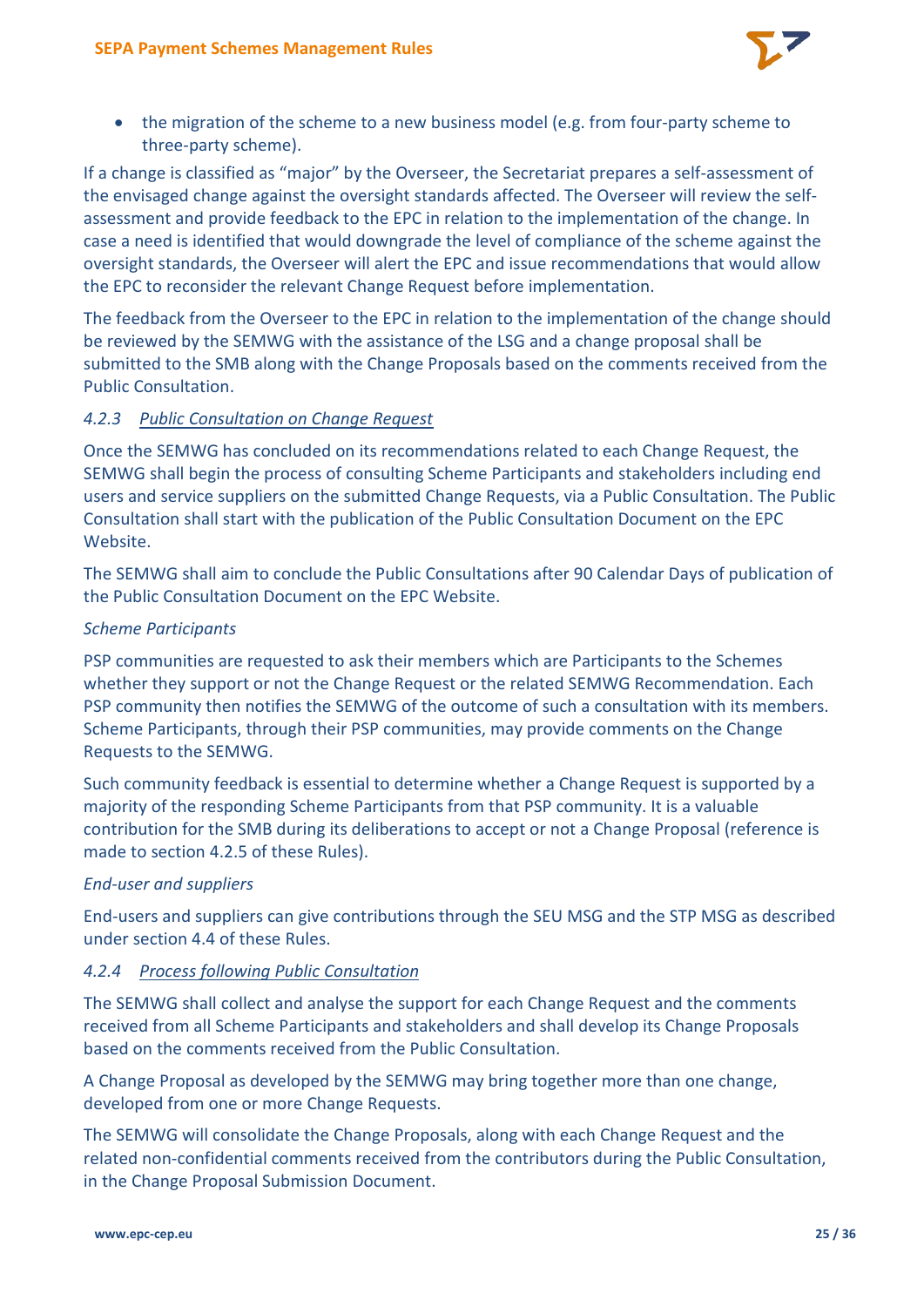

The Change Proposal Submission Document shall indicate that each stage of the change management process, from initiation to consultation, has been properly completed in respect of the Change Request submitted.

The Change Proposal Submission Document is then submitted to the SMB for decision-making purposes in accordance with section 4.2.5 of these Rules, and to the SEU MSG and the STP MSG. The SEU MSG and the STP MSG formulate their respective positions as described in section 4.4 of these Rules and address them to the SMB for its final deliberations in accordance with section 4.2.5.

# *4.2.5 SMB Deliberations on the SEMWG Change Proposal Submission Document and on the Positions from the EPC Stakeholder Fora*

The SMB deliberates on the Change Proposal Submission Document from the SEMWG and the position documents from the SEU MSG and the STP MSG. The SMB shall finally determine whether or not to accept a Change Proposal after consideration of the position from the EPC Stakeholder Fora in accordance with section 4.4 of these Rules.

If the SMB considers that the Change Proposal could be of strategic relevance to the EPC, for example when the Change Proposal relates to the geographic scope of the SEPA Schemes or to the Change release process and cycle itself, the Change Proposal shall be submitted for endorsement to the EPC Board, without which it could not be accepted by the SMB.

# *4.2.6 Publication*

The Change Proposal Submission Document submitted to the SMB shall be published on the EPC Website along with the decision of the SMB on each Change Proposal. The SEMWG shall publish all Change Requests and Change Proposals, irrespective of whether the change has been accepted or rejected at the SMB.

## *4.2.7 Change Release Process Cycle*

The SMB shall launch a Change Release Process at a minimum every two years but may at its discretion decide on a shorter cycle. This will ensure that Scheme Participants and stakeholders have sufficient time to gain sufficient experience with the respective changes of the last change cycle. This should further ensure Scheme stability for all actors.

In order to ensure that the Schemes are not disrupted by the rapid implementation of numerous Change Proposals in a short space of time, it shall not be possible for the SMB to approve more than 1 Change Proposal Submission Document in any year, except in exceptional circumstances (see sections 4.2.8 and 4.2.9 of the Rules).

The EPC may only implement a Change Proposal, as approved by the SMB, at the earliest 6 months after the date on which the Change Proposal is published on the EPC Website in accordance with section 4.2.6. In respect of complex changes, the EPC may specify a longer period of notice before implementing a Change Proposal.

The EPC may implement a Change Proposal on shorter notice where the change proposed pertains to any section of these Rules. Changes proposed to any section of these Rules shall take effect on a date to be determined by the SMB but not earlier than 30 calendar days after SMB approval.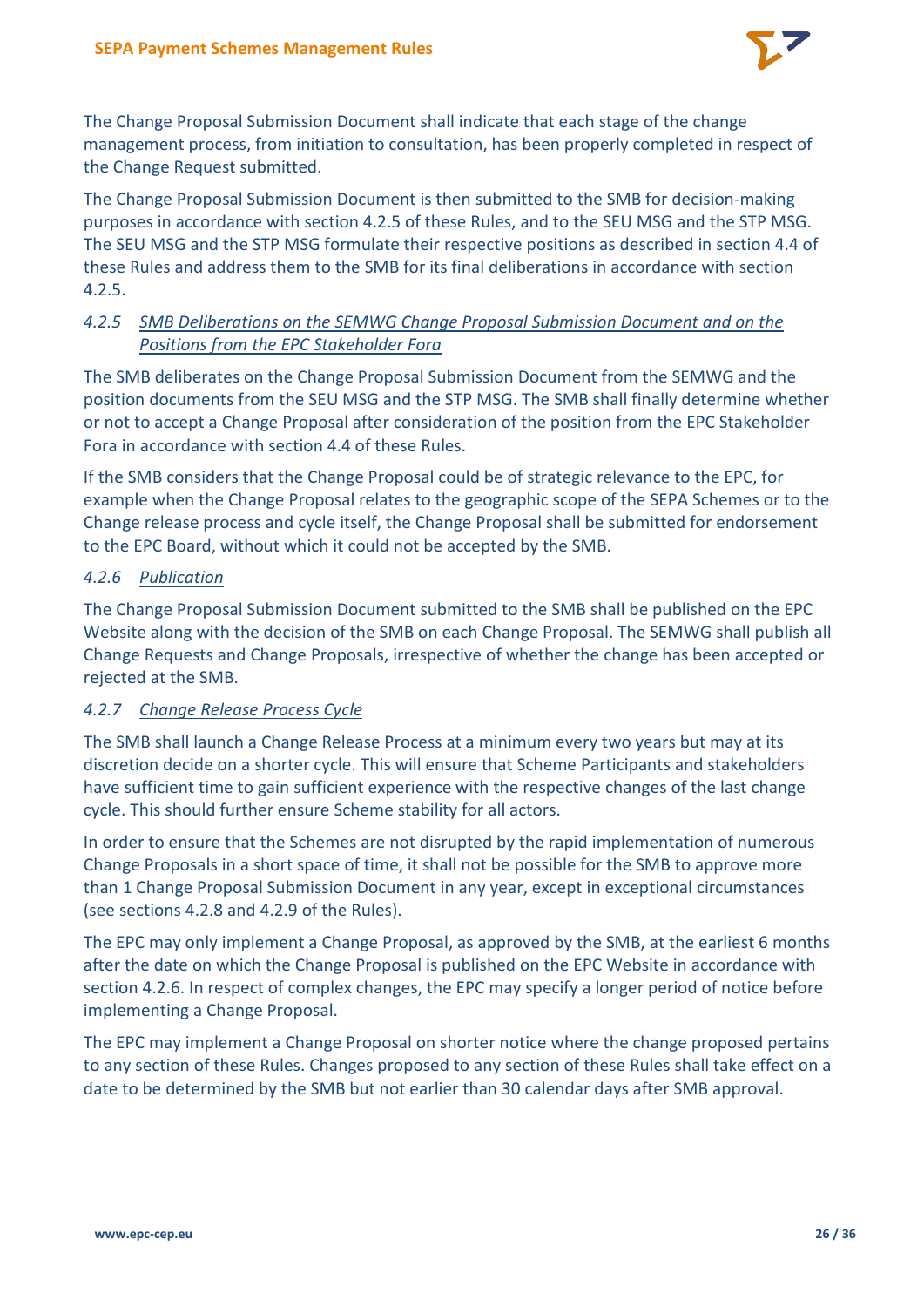

A change which has been designated by the SMB as a non-operational change suitable for expedited implementation under section 4.2.1 of these Rules may be implemented at a date earlier than 6 months after the date on which the Change Proposal is published on the EPC Website. Such date will be determined by the SMB on a case by case basis following consideration of a recommendation from the SEMWG.

# *4.2.8 Exceptional Change*

In exceptional circumstances, the SMB can approve the urgent implementation of a Change Proposal only in cases whereby the failure to implement a change may result in a disruption to the Schemes or to users of the Schemes (e.g., material mistakes or significant flaws in the Scheme are reported).

The SEMWG shall prepare, in close cooperation with the LSG, an Exceptional Change Proposal Submission Document for submission to the SMB alongside the Exceptional Change Proposal. The SEU MSG and the STP MSG will provide their respective position documents on the Exceptional Change Proposal to the SMB.

The SMB shall determine whether or not to accept the Exceptional Change Proposal.

An Exceptional Change Proposal that has been considered by the SMB shall be published on the EPC Website together with the Exceptional Change Proposal Submission Document and the decision of the SMB.

The EPC may implement an Exceptional Change Proposal, as approved by the SMB, at the earliest from the business day following the date on which the Exceptional Change Proposal is published on the EPC Website. Such date will be determined by the SMB on a case by case basis.

## *4.2.9 Change for Regulatory Reasons*

The creation of or amendments to relevant rules and regulations (including the technical requirements set out in the Annex to the SEPA Regulation as amended by the European Commission from time to time) might necessitate the urgent alignment of the Schemes with such rules and regulations.

In such case the SEMWG, in close collaboration with the LSG, will prepare a Regulatory Change Proposal. This will be done as soon as reasonably possible, in light of the date on which the new or amended rules and regulations will enter into force.

The SEMWG shall complete a Regulatory Change Proposal Submission Document for submission to the SMB alongside the Regulatory Change Proposal. The Regulatory Change Proposal Submission Document shall specify that the change proposed relates to a mandatory rule of law, and the reasons why the regular change management process could not be followed.

The SMB shall determine whether or not to accept the Regulatory Change Proposal.

A Regulatory Change Proposal that has been considered by the SMB shall be published on the EPC Website together with the Regulatory Change Proposal Submission Document and the decision of the SMB.

The EPC may implement a Regulatory Change Proposal, as approved by the SMB, at the earliest from the business day following the date on which the Regulatory Change Proposal is published on the EPC Website. Such date will be determined by the SMB on a case by case basis following consideration of a recommendation from the SEMWG and the LSG.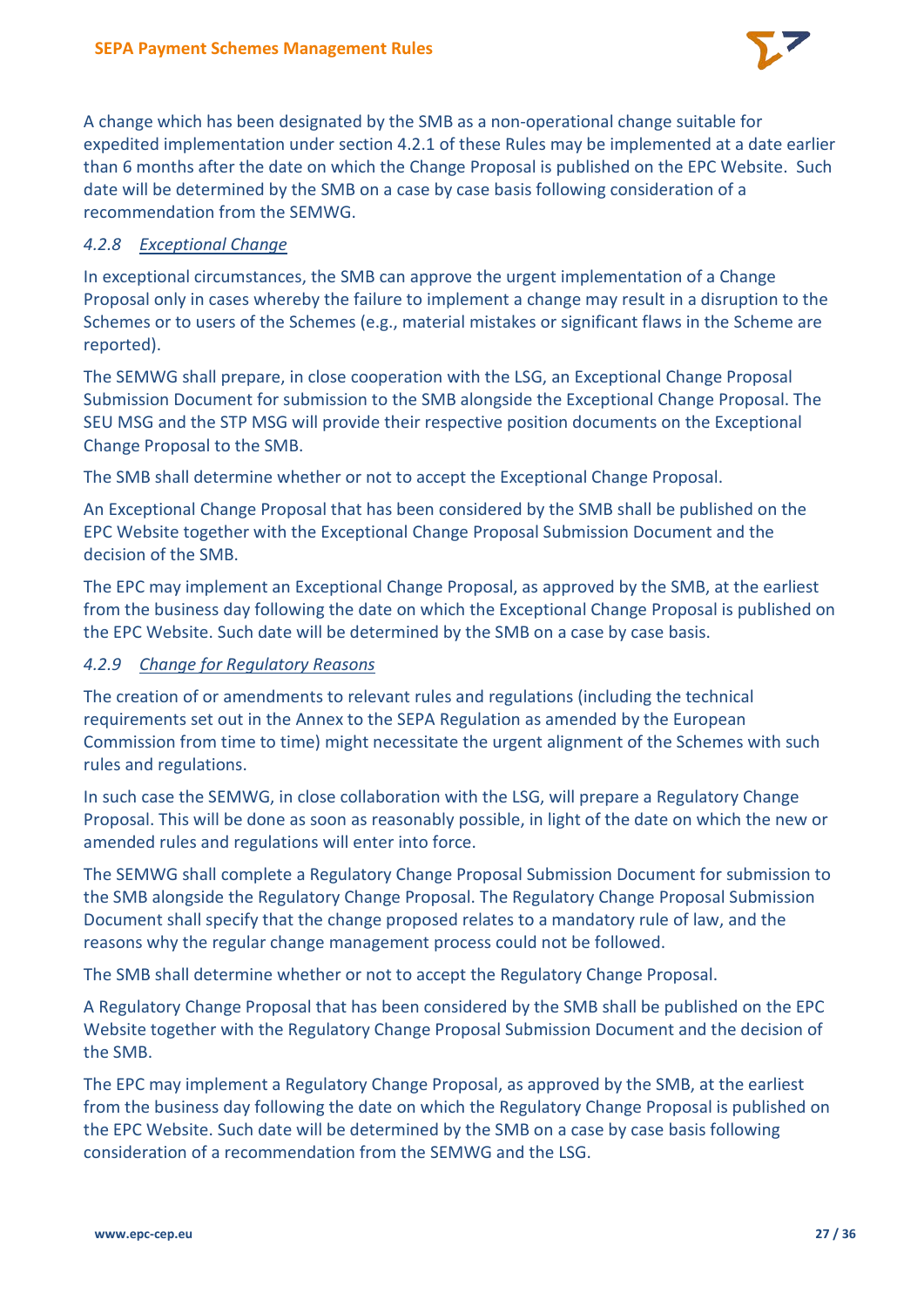

## **4.3 Process for Minor Rulebook Changes**

The SEMWG shall notify the list of Minor Changes within the Public Consultation Document used for Major Rulebook Changes (see section 4.2.3 of these Rules).

As Minor Changes do not affect the substance of the Rulebooks or the Schemes, the contributors taking part in the Public Consultation are not requested to provide comments to these Minor Changes. These Changes will also be included in the SEMWG Change Proposal Submission Document (see section 4.2.4 and 4.2.5 of these Rules).

In the event that the SEMWG receives extensive comments on the list of Minor Changes, where some items on the list are identified by contributors as potentially Major Changes, the SEMWG may remove the item from the List and consider re-classifying this item.

The SEMWG shall consult with the relevant Initiator(s) on the status of the item with a view to determining whether a change is a Minor or a Major Change. Following such a consideration, the change may be re-classified as a Major Change and to be approved through the approval process for Major Changes, as set out in these Rules.

# **4.4 EPC Stakeholder Fora**

The SMB shall consider the position documents from the EPC Stakeholder Fora on a Change Request and on the relevant Change Proposal during the change management process. End-users and suppliers shall have an opportunity to present their views through stakeholder fora. The change management process shall aim to capture a range of stakeholder opinions in SEPA.

## **Scheme End-User Multi-Stakeholder Group (SEU MSG)**

The SEU MSG is established by the EPC Board in order to cater for a thorough consultation of enduser representative associations for advice to the SMB and other EPC Scheme Management Governance Bodies on the evolution of the SEPA payment and payment-related schemes.

This multi-stakeholder group shall operate in accordance with terms of reference concluded with the EPC Board.

The SEU MSG is invited to provide its consolidated comments in a position document on the Change Requests and on the related Change Proposals outlined in the Change Proposal Submission Document. This position document will be communicated to the SMB.

## **Scheme Technical Player Multi-Stakeholder Group (STP MSG)**

The STP MSG is established by the EPC Board in order to cater for a thorough consultation of technical players who provide to EPC SEPA payment and/or payment-related scheme participants and/or their end-users technical services facilitating the processing of SEPA payment and paymentrelated scheme transactions or services, for advice to the SMB and other EPC Scheme Management Governance Bodies on the evolution of the SEPA payment and payment-related schemes.

This multi-stakeholder group shall operate in accordance with terms of reference concluded with the EPC Board.

The STP MSG is invited to provide its consolidated comments in a position document on the Change Requests and on the related Change Proposals outlined in the Change Proposal Submission Document. This position document will be communicated to the SMB.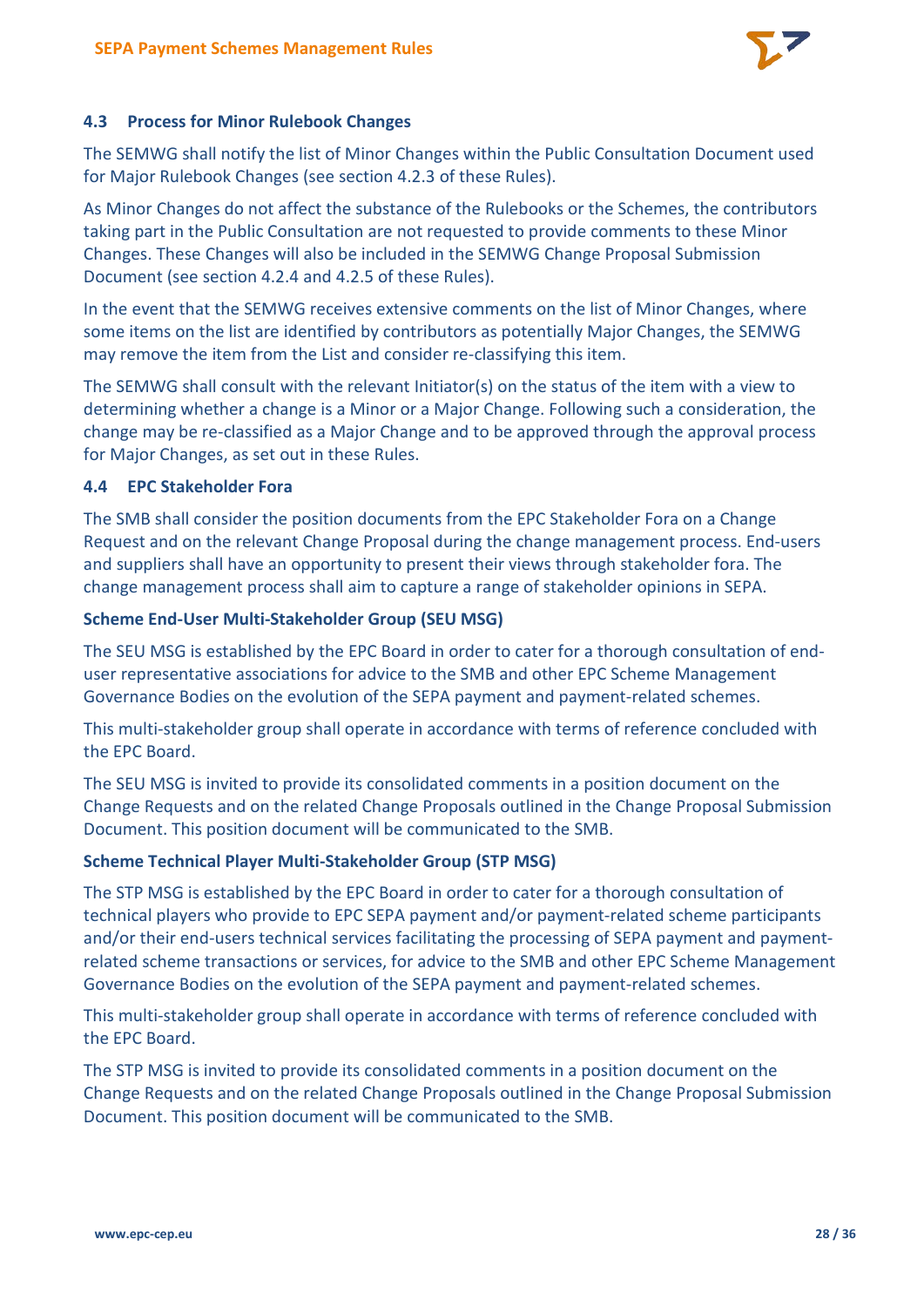

## **4.5 Process for Changes to the Risk Management Annex (RMA)**

Every other year preceding the two-yearly (biennial) rulebook change management cycle the SEMWG shall together with EPC's Payment Security Support Group (PSSG) carry out a joint review of each of the existing Schemes' risk management annex (RMA) which is included in a non-public annex to the Rulebooks.

The scope of the review and any changes to the RMA shall be limited to risk management aspects and practices which are described in each scheme-specific RMA.

Before any conclusions of the joint SEMWG-PSSG review are submitted to the SMB for decision, the Secretariat shall present the conclusions in a comprehensive document and share the proposed changes to the RMA – per scheme – in a one-month consultation addressed to the relevant Scheme Participants. The document outlining the proposed changes to the RMA shall be circulated electronically by the Secretariat to all Scheme Participants concerned.

The results and the feedback from the consultation of the Scheme Participants shall be reviewed and processed jointly by the SEMWG and PSSG. The final conclusions from the joint review of the consultation shall be presented to the SMB in a final change proposal submission document – including the most important comments from Scheme Participants – before any decision on amendments to the RMA(s) is taken by the SMB.

At the end of this review process the SMB will - at each second meeting that follows the publication of the new version of all Rulebooks - receive an updated version of each RMA for its review and final approval. The SMB may however decide on a different approval and implementation schedule based on its reasoned decision.

The updated RMA would then enter into force on the same date as the entry-into-force of the new version of the Rulebooks (i.e. on the third weekend of November).

The SMB may however – in the case of newly identified risks requiring urgent attention – based on a recommendation from the SEMWG and if appropriate from the PSSG approve and circulate at any time an updated version of the RMA to all Scheme Participants. In such event, the SMB will decide on a reasonable implementation date for the Scheme Participants.

The decision on changes to the RMA shall be communicated swiftly by the Secretariat to the Scheme Participants.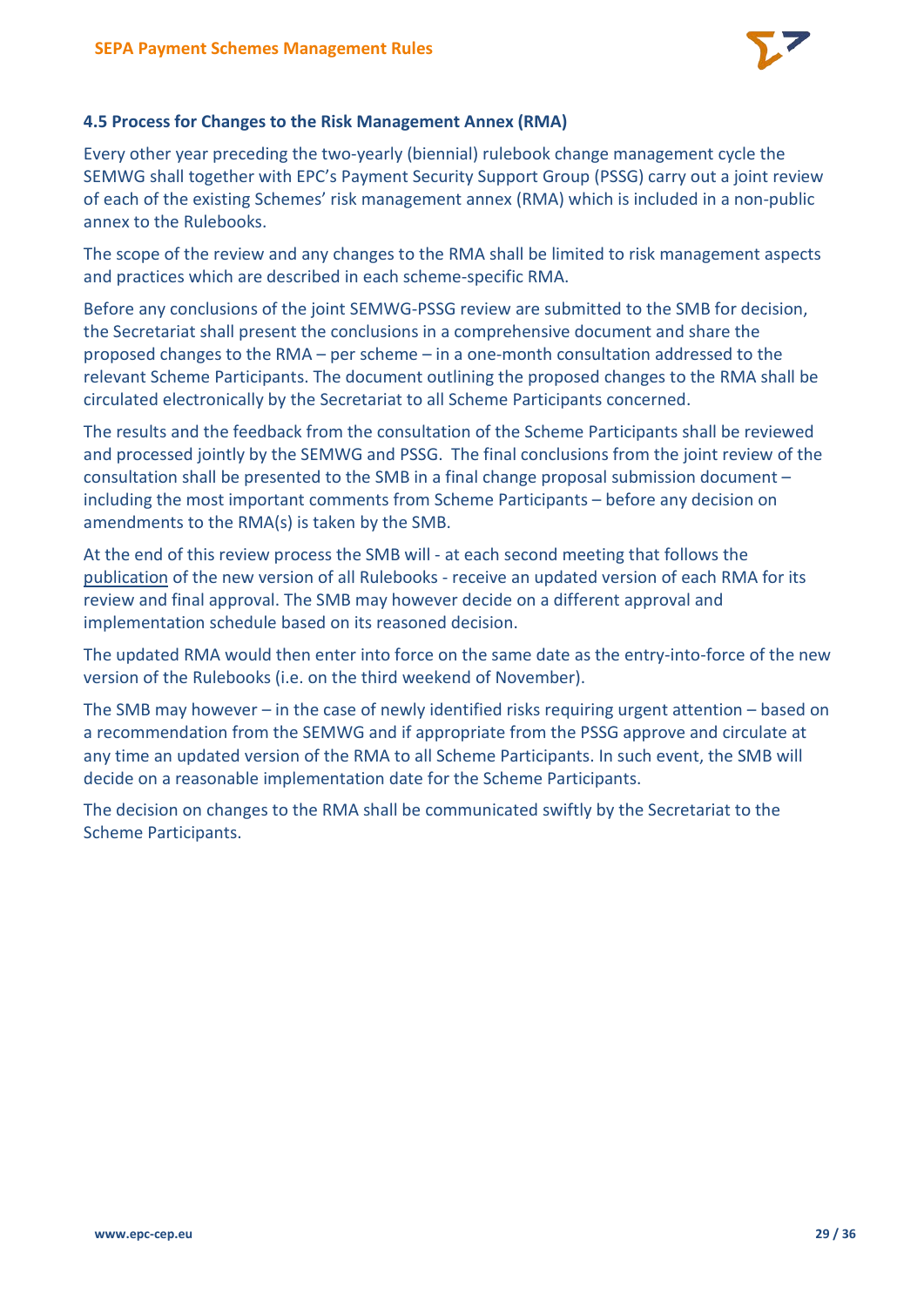

#### **5. Appendix 1 – Impact Analysis**

#### *5.1.1 Impact Analysis ("IA") - Introduction*

An IA evaluates the impact of a Change Request together with a practical assessment of its benefit for the industry, including the Scheme Participants, the end-user, and the society as a whole.

#### *5.1.2 IA - Analytical Parameters*

An IA shall illustrate the following:

- The impact for the industry, including Scheme Participants and suppliers of payments technology and infrastructure including costs and benefits;
- The impact on the relationships PSP-to-customer, inter-PSP and customer-to-PSP and, where appropriate, other parties involved in the payment; and
- The impact for end-users and for SEPA as a whole, showing where the impact of the Change Request will be felt across the different areas of the SEPA payments environment.

#### *Impact for Industry*

An IA should clearly show all the consequences that would result when implementing a Change Request.

The benefits for industry shall be determined mainly by the added value of a new service to the end-users, or by the added value to the existing service provided to the end-users. Accordingly, the IA shall include information on the likely end-user uptake of the Change Request by including results of any surveys, research or projections.

#### *Benefits for End-Users and SEPA*

The IA shall consider the wide benefit accruing to end-users and to society as a whole as part of any analysis.

The wider social benefits of a Change Request may be seen in the benefits it holds for technological innovation, faster service delivery or financial stabilisation.

## *5.1.3 IA - Results*

An IA outlines the financial and non-financial effects of the Change Request for Scheme Participants, end-users and suppliers.

The IA or the Change Request itself shall set out the efforts for upgrading technology and infrastructure to deal with the change together with an analysis of the general risks that may impact on the implementation of the new changes.

If an IA shows that the benefits do not justify the efforts involved, it is expected that this will lead to the rejection by the SMB of the Change Request and the related Change Proposal.

In some cases, where the IA shows that the change would be positive for end-users but costly for the industry, this analysis is likely to contribute to a debate at the level of end-users, suppliers and the SMB. Such a debate may focus on the funding arrangements necessary for re-distributing the costs involved. In such cases, the SMB shall exercise its discretion in determining the feasibility of changes while taking into account the views expressed in the consultation process (e.g., Public Consultation, position documents from the SEU MSG and the STP MSG).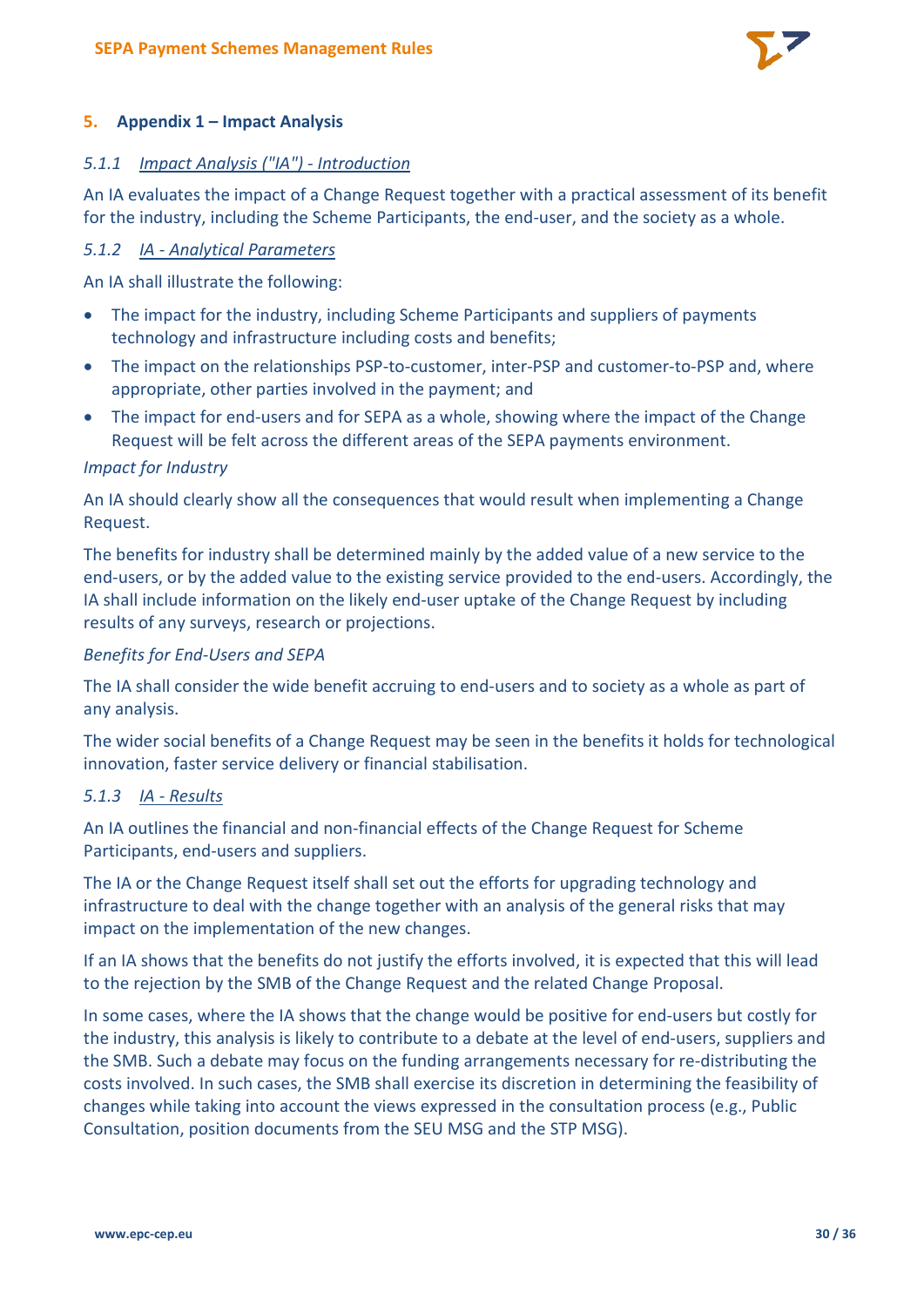

## **6. Appendix 2 - Conflicts of Interest**

#### **6.1 Rules for Managing Conflicts of Interest**

#### *6.1.1 General Principles*

A member of the SMB may be faced with a situation where the duties owed by him or her under these Rules conflict in some way with another interest, duty or consideration of the member.

A member of the SMB must be alert to such conflicts of interest, or potential conflicts of interest arising in the course of his or her engagement with the SMB.

In order to ensure that the Schemes are administered in accordance with the highest standards of fairness and transparency, a member of the SMB must monitor any conflicts of interest arising or potentially arising in the course of his or her office.

On appointment, each Independent Member of the SMB must supply the NGC with a written list of issues that create or that may create a conflict of interest in the course of his or her office. If a new issue which could create a conflict of interest would arise in the course of a member's appointment to the SMB, that member will, without delay, inform the NGC accordingly.

A member of the SMB shall be expected to declare any actual or potential conflicts of interests at the start of any meeting involving the SMB. A note of such a declaration must be retained in accordance with section 6.1.2 below

Any member of the SMB may inform an appropriate person like the Chair that he or she feels that a member of the SMB or the SMB as a whole is subject to a conflict of interest, or that a conflict of interest might reasonably be expected to arise. In such cases, the Chair shall act in an appropriate manner to ensure that the conflict of interest is managed effectively and transparently. Where the Chair is subject to a conflict of interest, he or she may nominate another person within the SMB to manage the conflict on his or her behalf. Where all the members of a body are subject to a conflict of interest, the body must request the NGC to take appropriate action.

Where a conflict exists or where one might reasonably be expected to arise, the member must declare the conflict and the Chair, acting together with other members of the SMB shall decide whether a conflict does indeed exist and how such a conflict should be managed. Where a conflict of interest is deemed to exist or where one might reasonably be expected to arise, the Chair, acting together with the other members of the SMB, must determine whether the affected member should refrain from voting on the relevant issue before him or her.

## *6.1.2 Record Keeping*

The SMB shall keep a record of each case where a conflict of interest has arisen or where one has been likely to arise, together with the action taken by the relevant member or body to manage the conflict.

The SMB shall also record cases where a conflict of interest was suspected but where, after analysis, such a conflict was deemed not to have arisen.

Such records shall be open to inspection by the EPC and to such other persons as the SMB may consider appropriate.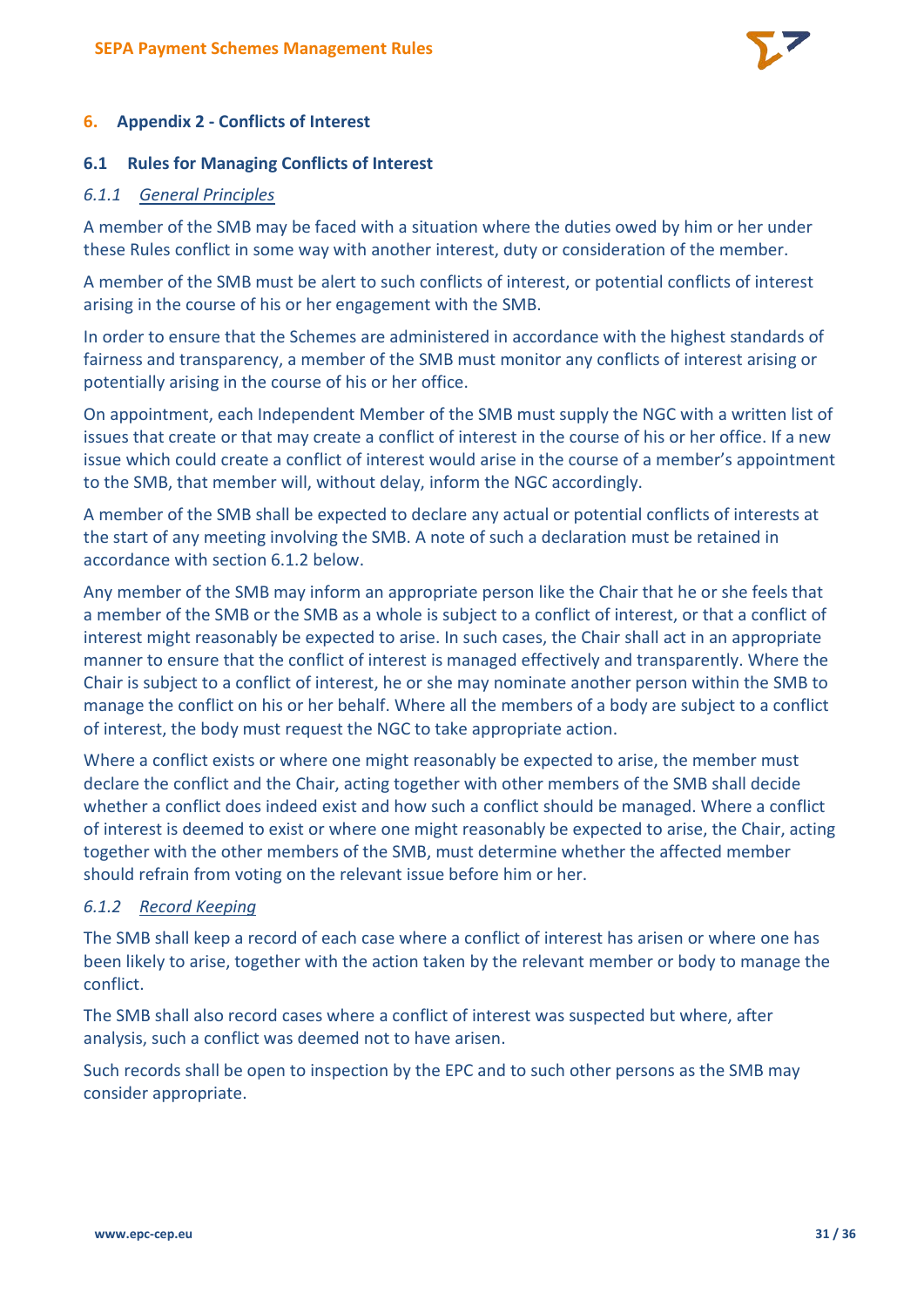

# **7. Appendix 3 - Scheme Management Cost Allocation**

#### **7.1 Scheme participation fee**

The EPC may set an annual Scheme participation fee to recover the costs related to the Scheme Management function performed by the EPC and the Scheme Management governance bodies.

These fees may be levied at the individual Scheme Participant level, or at group level, for those Scheme Participants which are part of a 'group' as defined in the Regulation (EU) No 648/2012 of the European Parliament and of the Council of 4 July 2012 on OTC derivatives, central counterparties and trade repositories (the EMIR Regulation) as amended from time to time, or for those Scheme Participants located in a country outside the European Economic Area and within the geographical scope of the Schemes, which are part of a group meeting substantially equivalent requirements as referred to in the definition of a 'group' in the EMIR Regulation.

The applicable fees will be fixed in a fair, reasonable and non-discriminatory way by the EPC Board upon a proposal submitted by the SMB based on the fee setting mechanism approved by the EPC Board upon recommendation by the SMB, and will be made public on the EPC Website.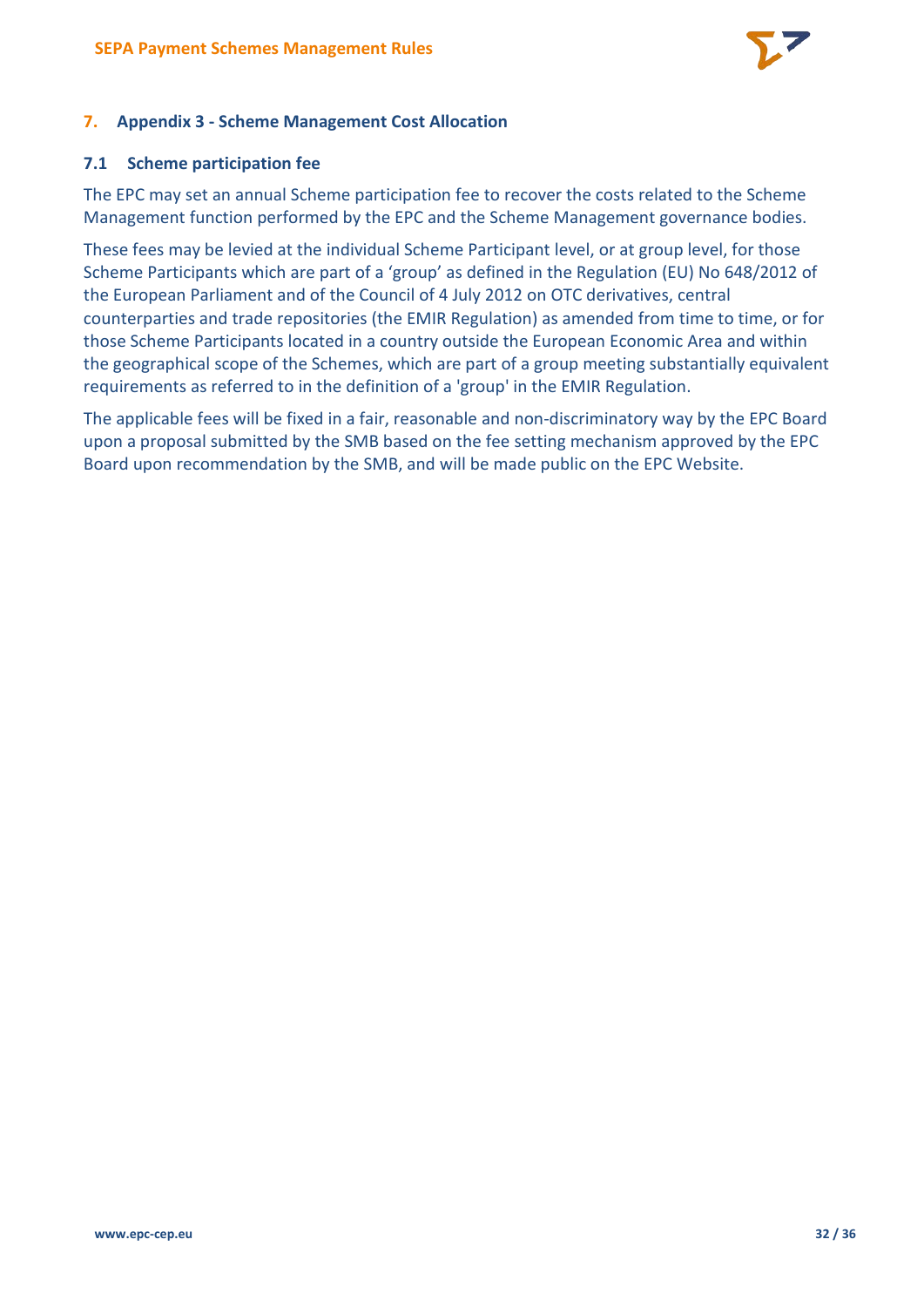

# **8. Terms Defined in the Rules**

Definitions taken from other documents are acknowledged. Terms defined elsewhere in this document are not repeated here, but only referenced.

| <b>Term</b>                                          | <b>Definition</b>                                                                                                                                                                                                                                                                                                                                                                                                                                                                                                                                                                                                        |
|------------------------------------------------------|--------------------------------------------------------------------------------------------------------------------------------------------------------------------------------------------------------------------------------------------------------------------------------------------------------------------------------------------------------------------------------------------------------------------------------------------------------------------------------------------------------------------------------------------------------------------------------------------------------------------------|
| <b>Additional Optional Services</b>                  | Complementary features and services based on the Schemes, as<br>described in more detail in the Rulebooks.                                                                                                                                                                                                                                                                                                                                                                                                                                                                                                               |
| <b>Adherence Agreement</b>                           | The agreement to be completed as part of the process by which an<br>entity applies to become a Scheme Participant. The agreement is<br>found at Annex 1 of the Rulebooks.                                                                                                                                                                                                                                                                                                                                                                                                                                                |
| <b>Admission Date</b>                                | A date specified for admission to one of the Schemes for a group of<br>successful applicants.                                                                                                                                                                                                                                                                                                                                                                                                                                                                                                                            |
| <b>Business Identifier Code (BIC)</b>                | An 8 or 11 character ISO code assigned by SWIFT and used to<br>identify a financial institution in financial transactions (ISO 9362).                                                                                                                                                                                                                                                                                                                                                                                                                                                                                    |
| <b>BIC</b>                                           | See 'Business Identifier Code'.                                                                                                                                                                                                                                                                                                                                                                                                                                                                                                                                                                                          |
| <b>Business Day</b>                                  | A day on which PSPs in the relevant jurisdiction are generally open<br>for business with customers.                                                                                                                                                                                                                                                                                                                                                                                                                                                                                                                      |
| <b>Calendar Day</b>                                  | A Calendar Day means any day of the year                                                                                                                                                                                                                                                                                                                                                                                                                                                                                                                                                                                 |
| <b>Chair</b>                                         | Chair refers to the Chair of the SMB                                                                                                                                                                                                                                                                                                                                                                                                                                                                                                                                                                                     |
| <b>Change Proposal</b>                               | A Change Proposal is formulated by the SEMWG on the basis of the<br>Initiator's Change Request. A Change Proposal should take into<br>account any impact analysis that may be submitted together with<br>the Change Request, and any other details in relation to the change<br>proposed. Where the change proposed in the Change Request<br>modifies the Rulebooks or related documentation, a Change<br>Proposal shall include a mark-up of the Rulebooks and related<br>documentation to show the amendments required to be made to<br>the Rulebooks and related documentation as a result of the change<br>proposed. |
| <b>Change Proposal Submission</b><br><b>Document</b> | Is a consolidation of the Change Requests, the related non-<br>confidential comments received from the contributors during the<br>Public Consultation and the related Change Proposals. The<br>document is prepared by the SEMWG and certifies that each stage<br>of the change management process has been properly completed.                                                                                                                                                                                                                                                                                          |
| <b>Change Request</b>                                | A Change Request means any concrete and comprehensible<br>proposal for making a change to the Schemes which is to be<br>presented along with a substantiated reasoning. A Change Request<br>may be devised by any individual or organisation that is able to<br>claim a legitimate interest in this change management process (the<br>"Initiator") and then submitted to the Secretariat in accordance<br>with the procedures set out in these Rules.                                                                                                                                                                    |
| <b>Commencement Date</b>                             | The date on which the EPC resolves to commence operation of the<br>Scheme in accordance with section 5.1 of the Rulebooks.                                                                                                                                                                                                                                                                                                                                                                                                                                                                                               |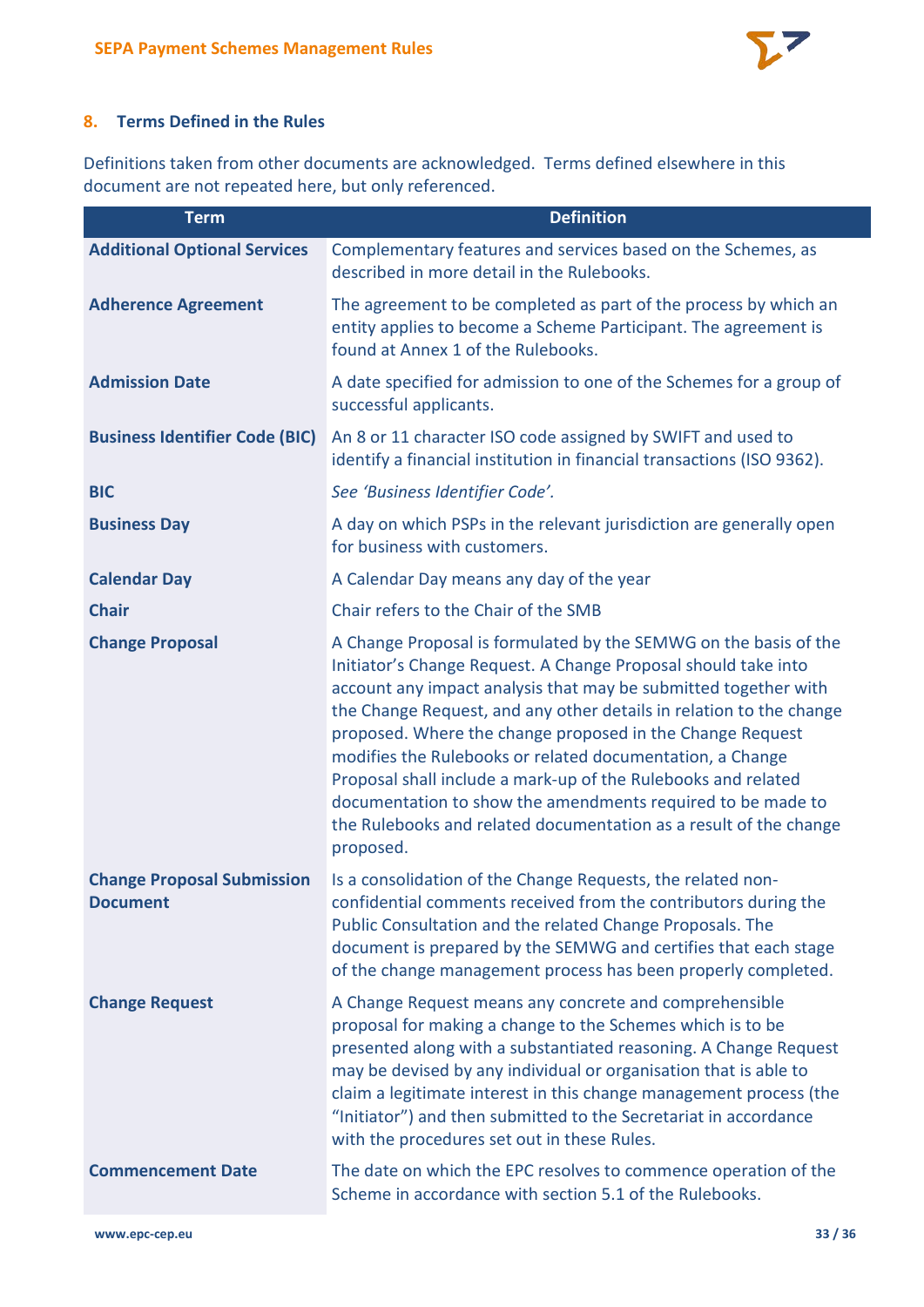

| <b>SEPA Payment Schemes Management Rules</b>   |                                                                                                                                                                                                                                                                                                                                                                                                                                                                                                             |  |
|------------------------------------------------|-------------------------------------------------------------------------------------------------------------------------------------------------------------------------------------------------------------------------------------------------------------------------------------------------------------------------------------------------------------------------------------------------------------------------------------------------------------------------------------------------------------|--|
| <b>Term</b>                                    | <b>Definition</b>                                                                                                                                                                                                                                                                                                                                                                                                                                                                                           |  |
| <b>CSMs</b>                                    | <b>Clearing and Settlement Mechanisms</b>                                                                                                                                                                                                                                                                                                                                                                                                                                                                   |  |
| <b>Customer Banking Business</b><br><b>Day</b> | A Customer Banking Business Day is a day on which PSPs in the<br>relevant jurisdiction are generally open for business with<br>customers.                                                                                                                                                                                                                                                                                                                                                                   |  |
| <b>DRC</b>                                     | <b>Dispute Resolution Committee</b>                                                                                                                                                                                                                                                                                                                                                                                                                                                                         |  |
| <b>EBA</b>                                     | <b>European Banking Association</b>                                                                                                                                                                                                                                                                                                                                                                                                                                                                         |  |
| <b>ECSA</b>                                    | <b>European Credit Sector Association</b>                                                                                                                                                                                                                                                                                                                                                                                                                                                                   |  |
| <b>EPC</b>                                     | The European Payments Council                                                                                                                                                                                                                                                                                                                                                                                                                                                                               |  |
| <b>EPC By-Laws</b>                             | The By-Laws of the European Payments Council, as amended from<br>time to time.                                                                                                                                                                                                                                                                                                                                                                                                                              |  |
| EU                                             | The European Union                                                                                                                                                                                                                                                                                                                                                                                                                                                                                          |  |
| <b>Event of Default</b>                        | Each event indicating that a Scheme Participant is no longer able to<br>pay its debts as they fall due, becomes or became insolvent or has<br>ceased to exist (each an Event of Default), including but not limited<br>to the failure of a Scheme Participant to pay the fees mentioned in<br>section 1.4 of these Rules.                                                                                                                                                                                   |  |
| IA                                             | <b>Impact Analysis</b>                                                                                                                                                                                                                                                                                                                                                                                                                                                                                      |  |
| <b>Independent Member</b>                      | An Independent Member is a member who can display the highest<br>standard of professional integrity and objectivity in relation to<br>Scheme Management. An Independent Member should be a<br>professional of good repute, with appropriate skills, who has a<br>reasonable knowledge of the payments services sector but who is<br>not employed or is otherwise affiliated with a Scheme Participant<br>or its PSP communities, service providers or a payment services<br>user group or user association. |  |
| <b>List of Minor Changes</b>                   | As defined in section 4.3 of these Rules                                                                                                                                                                                                                                                                                                                                                                                                                                                                    |  |
| <b>LSG</b>                                     | <b>EPC Legal Support Group</b>                                                                                                                                                                                                                                                                                                                                                                                                                                                                              |  |
| <b>Major Change</b>                            | As defined in section 4.1.6 of these Rules                                                                                                                                                                                                                                                                                                                                                                                                                                                                  |  |
| <b>Minor Change</b>                            | As defined in section 4.1.6 of these Rules                                                                                                                                                                                                                                                                                                                                                                                                                                                                  |  |
| <b>NASO</b>                                    | National Adherence Support Organisation, as explained in section<br>3.2.3.3 of these Rules.                                                                                                                                                                                                                                                                                                                                                                                                                 |  |
| <b>National Community</b>                      | The Scheme Participants from one and the same country.                                                                                                                                                                                                                                                                                                                                                                                                                                                      |  |
| <b>NGC</b>                                     | Nominating and Governance Committee                                                                                                                                                                                                                                                                                                                                                                                                                                                                         |  |
| <b>Payment Services Directive</b>              | The EU Directive on payment services in the internal market, and<br>any revision thereof.                                                                                                                                                                                                                                                                                                                                                                                                                   |  |
| <b>PSP</b>                                     | <b>Payment Service Provider</b>                                                                                                                                                                                                                                                                                                                                                                                                                                                                             |  |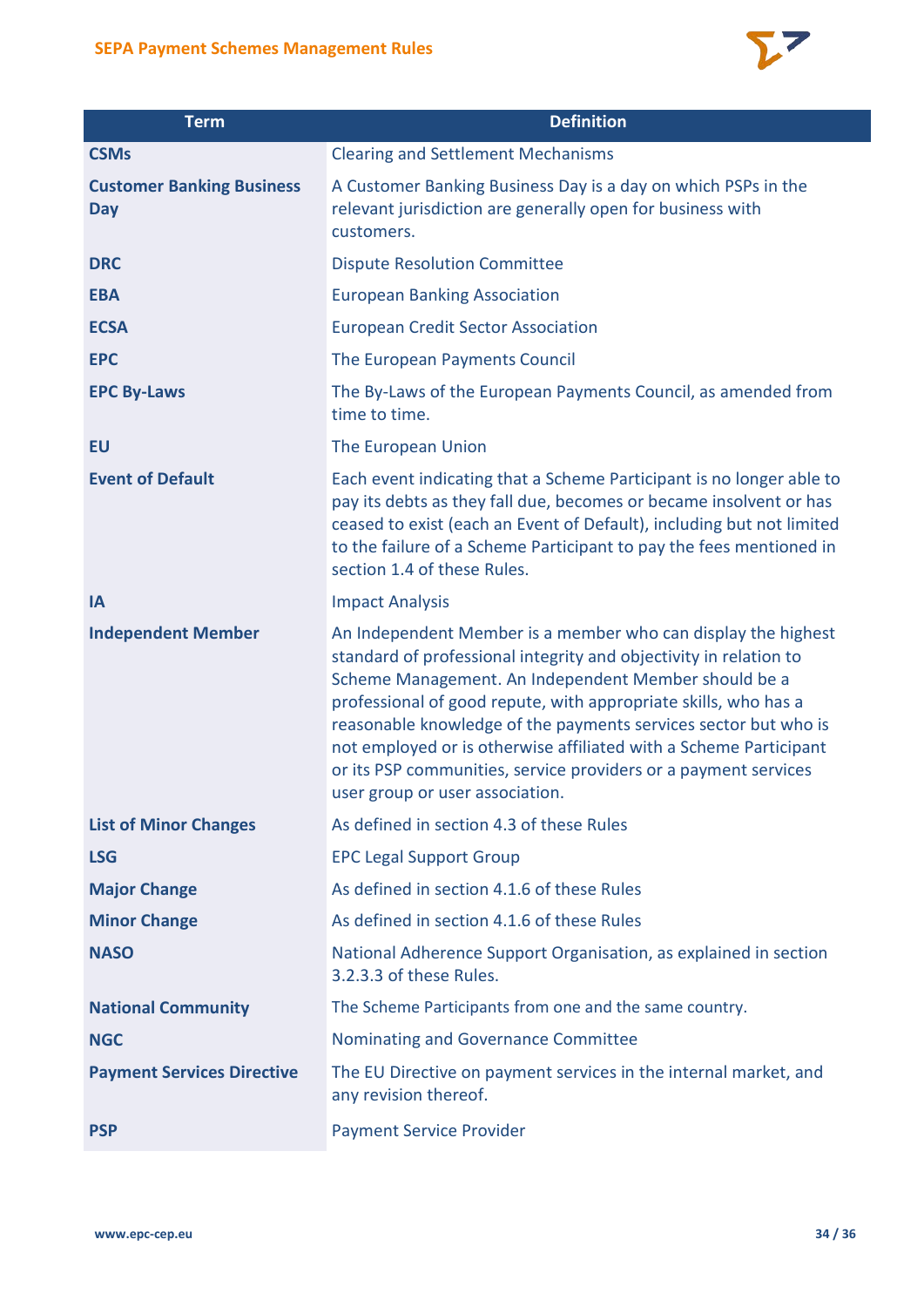

| <b>Term</b>                                                             | <b>Definition</b>                                                                                                                                                                                                                                                    |
|-------------------------------------------------------------------------|----------------------------------------------------------------------------------------------------------------------------------------------------------------------------------------------------------------------------------------------------------------------|
|                                                                         | (payment Scheme) Rulebooks Cover the SEPA Credit Transfer Scheme Rulebook, the SEPA Instant<br>Credit Transfer Scheme Rulebook, the SEPA Direct Debit Core<br>Scheme Rulebook and the SEPA Direct Debit Business to Business<br>Scheme Rulebook.                     |
| (payment) Scheme                                                        | Each of the SEPA Direct Debit Schemes and each of the SEPA Credit<br><b>Transfer Schemes</b>                                                                                                                                                                         |
| <b>Rules</b>                                                            | These are the internal rules for Scheme Management set out in this<br>document, as amended from time to time.                                                                                                                                                        |
| <b>Scheme Participant</b>                                               | Is an entity that has adhered to one or more EPC SEPA Schemes in<br>any capacity.                                                                                                                                                                                    |
| <b>Scheme Participants</b><br><b>Assembly</b>                           | The Scheme Participants Assembly is composed of all EPC payment<br>Scheme Participants (who can be represented), gathering via<br>electronic means.                                                                                                                  |
| <b>Secretariat</b>                                                      | The EPC Secretariat                                                                                                                                                                                                                                                  |
| <b>SEMWG</b>                                                            | <b>Scheme Evolution and Maintenance Working Group</b>                                                                                                                                                                                                                |
| <b>SEPA</b>                                                             | SEPA is the area where citizens, companies and other economic<br>actors are able to make and receive payments in euro within<br>Europe. SEPA comprises the countries listed in the official EPC list<br>of SEPA countries as published by the EPC from time to time. |
| <b>SEPA Credit Transfer Schemes</b>                                     | The SEPA Credit Transfer Schemes are the payment schemes for<br>making credit transfers across SEPA, as set out in the SEPA Credit<br>Transfer Scheme Rulebook and the SEPA Instant Credit Transfer<br>Scheme Rulebook.                                              |
| <b>SEPA Credit Transfer Scheme</b><br><b>Rulebook</b>                   | The Rulebook setting out rules and business standards for the SEPA<br>Credit Transfer Scheme, as amended from time to time.                                                                                                                                          |
| <b>SEPA Instant Credit Transfer</b><br><b>Scheme Rulebook</b>           | The Rulebook setting out rules and business standards for the SEPA<br>Instant Credit Transfer Scheme, as amended from time to time.                                                                                                                                  |
| <b>SEPA Direct Debit Schemes</b>                                        | The SEPA Direct Debit Schemes are the payment schemes for<br>issuing direct debit collections across SEPA, as set out in the SEPA<br>Direct Debit Core Scheme Rulebook and the SEPA Direct Debit<br><b>Business to Business Scheme Rulebook.</b>                     |
| <b>SEPA Direct Debit Core</b><br><b>Scheme Rulebook</b>                 | The Rulebook setting out rules and business standards for the SEPA<br>Direct Debit Core Scheme, as amended from time to time.                                                                                                                                        |
| <b>SEPA Direct Debit Business to</b><br><b>Business Scheme Rulebook</b> | The Rulebook setting out rules and business standards for the SEPA<br>Direct Debit Business to Business Scheme, as amended from time<br>to time.                                                                                                                     |
| <b>SEPA Regulation</b>                                                  | Regulation (EU) No 260/2012 establishing technical and business<br>requirements for credit transfers and direct debits in euro and<br>amending Regulation (EC) No 924/2009                                                                                           |